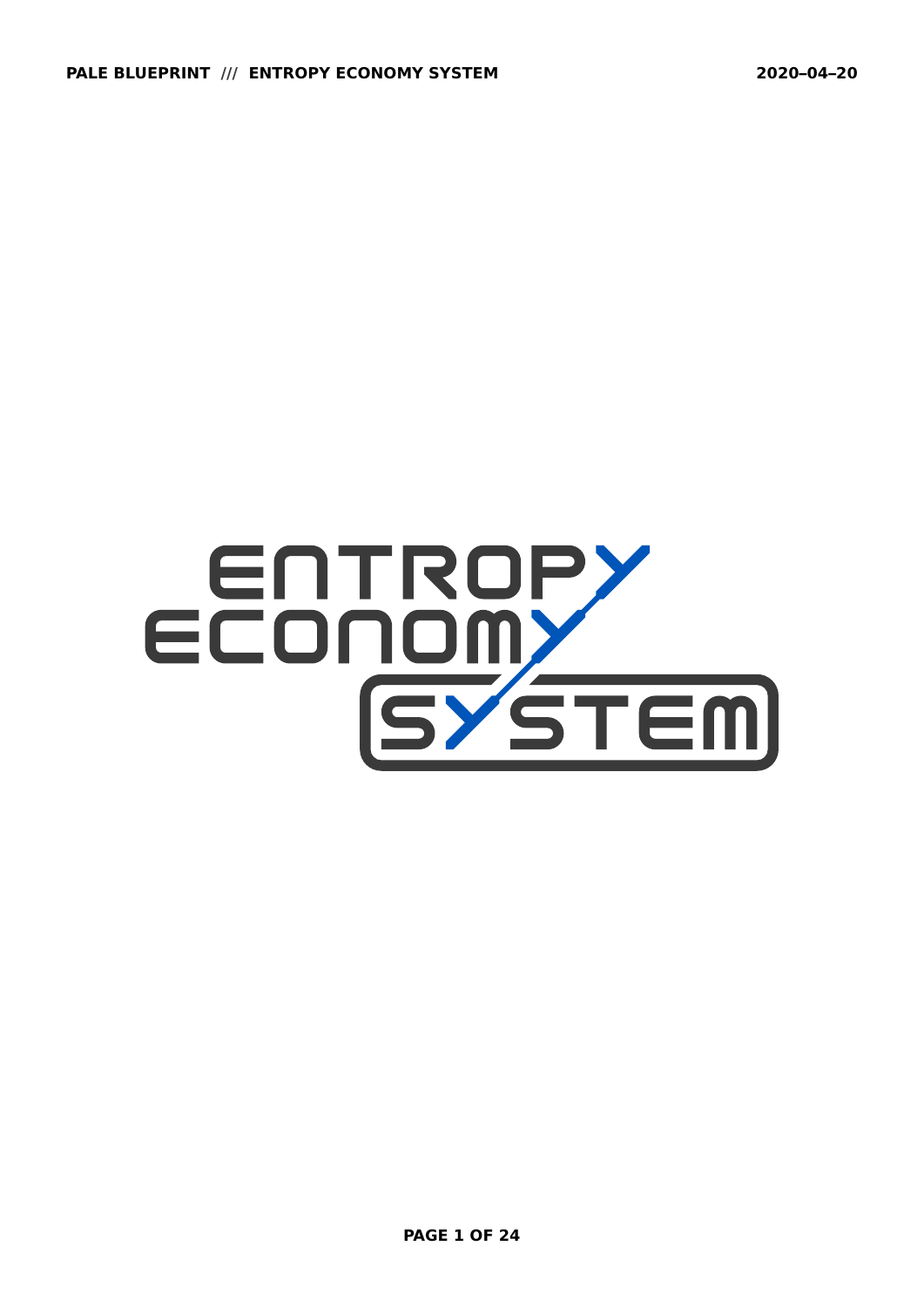# **A new economic paradigm.**

Dunstan Becht



Entropy Economy System is the first part of the Pale Blueprint initiative. Its objective is to introduce the formalism and the theory on which the whole project is based. For better readability, the axioms, theorems, and examples are placed in blue frames and definitions are indicated by terms in italics.

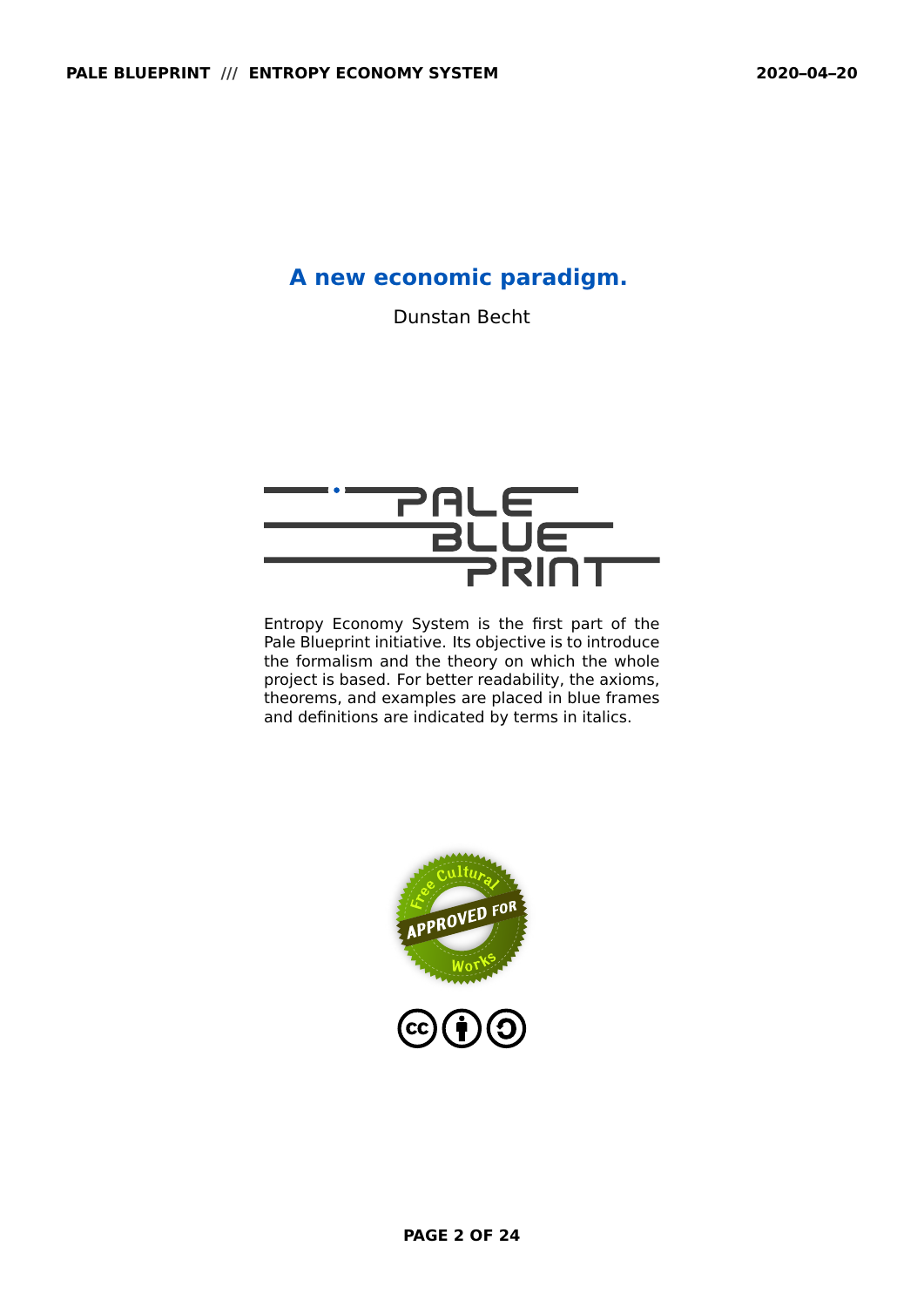# <span id="page-2-0"></span>**Contents**

| 1 Thermodynamics                                                                                               | 4<br>$\overline{4}$ |
|----------------------------------------------------------------------------------------------------------------|---------------------|
|                                                                                                                | $\overline{4}$      |
|                                                                                                                | 5                   |
|                                                                                                                | 5                   |
|                                                                                                                |                     |
| 2 Principles                                                                                                   | 6<br>6              |
|                                                                                                                | 7                   |
|                                                                                                                | $\overline{7}$      |
|                                                                                                                | 8                   |
|                                                                                                                | 9                   |
|                                                                                                                | 9                   |
| <b>3 Societies</b>                                                                                             | 10                  |
|                                                                                                                | 10                  |
| 3.2                                                                                                            | 10                  |
| 3.3                                                                                                            | 11                  |
|                                                                                                                | 11                  |
| <b>Transfers</b><br>3.5                                                                                        | 12                  |
| 3.6                                                                                                            | 12                  |
|                                                                                                                | 13                  |
|                                                                                                                | 13                  |
| 4 Optimization                                                                                                 | 14                  |
|                                                                                                                | 14                  |
|                                                                                                                | 15                  |
|                                                                                                                | 16                  |
| 4.4                                                                                                            | 16<br>16            |
| 4.5                                                                                                            |                     |
| <b>5 Application</b>                                                                                           | 17                  |
|                                                                                                                | 17                  |
|                                                                                                                | 18                  |
|                                                                                                                | 19                  |
| 5.4<br>Laws<br>5.5                                                                                             | 21<br>21            |
|                                                                                                                |                     |
| 6 Interest                                                                                                     | 22                  |
|                                                                                                                | 22                  |
|                                                                                                                | 22                  |
| 6.3 Simulate, compare, study entertainment contracts and such a state of the state of the state of the state o | 22                  |
| 6.4 Rationalize, protect, conciliate educational contracts and contact and contact the set of the set of the s | 22                  |
| <b>A</b> Notes                                                                                                 | 23                  |
|                                                                                                                | 23                  |
|                                                                                                                | 23                  |
|                                                                                                                | 23                  |
|                                                                                                                | 23<br>23            |
|                                                                                                                |                     |
| <b>B</b> Sources                                                                                               | 24                  |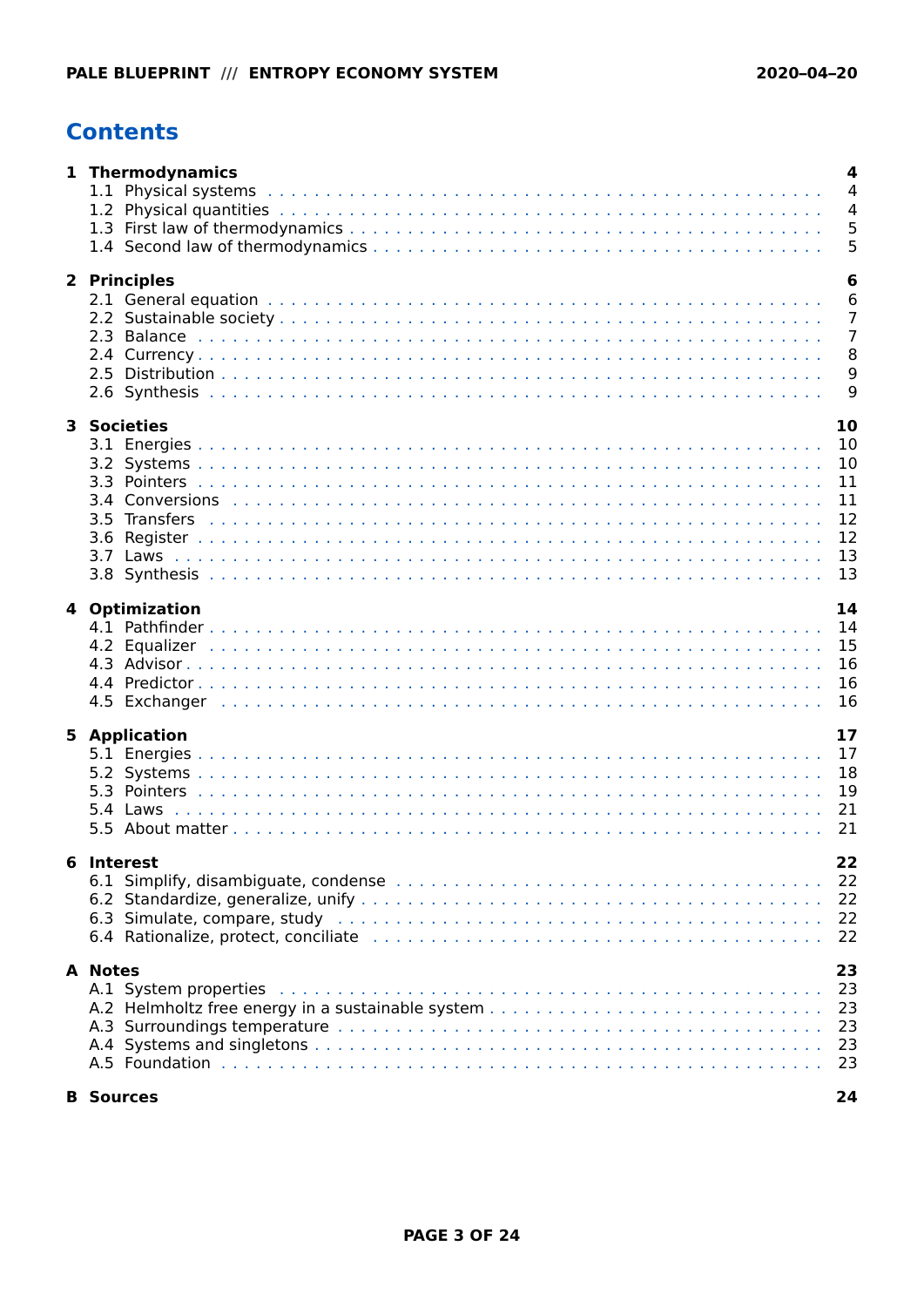# <span id="page-3-0"></span>**1 Thermodynamics**

Thermodynamics is a branch of physics that studies the thermal behavior of bodies, energy and its transformations. This first section is intended to remind the main tools and concepts introduced by thermodynamics in order to lay the foundations for the development of Entropy Economy System. Some project-specific conventions are also introduced here.

#### <span id="page-3-1"></span>**1.1 Physical systems**

A physical system is a portion of the physical universe chosen for analysis. Everything outside the system is known as the *surroundings*. A proper definition of a physical system allows the study of characteristics associated with it. The three categories of systems below are usually distinguished.

- **•** An open system can exchange matter and energy with its surroundings.
- **•** A closed system can exchange energy, but no matter with its surroundings.
- **•** An isolated system can't exchange neither energy nor matter with its surroundings.

A certain proximity in the manipulation of mathematical sets and physical systems will be maintained. This proximity allows a better mathematical formulation of the principles developed. It is recalled that from a mathematical point of view a set is a collection of distinct objects.

- **•** Systems will be represented as sets of objects called atomic systems.
	- **◦** Atomic systems are indivisible and their position in space can be defined. [A.1](#page-22-1)
	- **◦** If is a system, σ **∈** is an atomic system while **⊂** is a system.
	- **◦** Atomic systems are noted with lower case and systems with upper case.
- **•** Operations on mathematical sets are extended to physical systems.
	- **•** When  $\Sigma$  denotes a system,  $\Sigma$  denotes its surroundings.
	- **∘ ∪** translates the union of systems. For instance: { $σ_1$ ,  $σ_2$ ,  $σ_3$ }  $∪$  { $σ_2$ ,  $σ_3$ ,  $σ_4$ } = { $σ_1$ ,  $σ_2$ ,  $σ_3$ ,  $σ_4$ }.
	- **∘** ∩ translates the intersection of systems. For instance: {σ<sub>1</sub>, σ<sub>2</sub>, σ<sub>3</sub>} ∩ {σ<sub>2</sub>, σ<sub>3</sub>, σ<sub>4</sub>} = {σ<sub>2</sub>, σ<sub>3</sub>}.

### <span id="page-3-2"></span>**1.2 Physical quantities**

A physical quantity is a property of a system that can be quantified by measuring and expressed as the combination of a magnitude and a unit. A state function is a physical quantity whose value does not depend on the path taken to reach that specific value. A path function is a physical quantity that depends on the path taken to reach that specific value.

An *intensive property* does not depend on the system size or the amount of material it contains. An extensive property is additive for subsystems because it increases and decreases as they grow larger and smaller, respectively.

- **•** The infinitesimal variations are noted differently depending on the physical quantity studied:
	- **◦** δ denotes an inexact differential (for path functions).
	- **◦** d denotes an exact differential (for state functions).
- **•** Systems and quantities exchanged can be represented by diagrams like the following one:



- **•** The sign of the quantities exchanged determine whether they are received or supplied by a system:
	- **•** If  $X_{\Sigma_1 \to \Sigma_2} > 0$ , then  $\Sigma_2$  receives  $|X_{\Sigma_1 \to \Sigma_2}|$ .
	- $\bullet$  If  $X_{\Sigma_1 \to \Sigma_2} < 0$ , then  $\Sigma_2$  supplies  $|X_{\Sigma_1 \to \Sigma_2}|$ .
- $\bullet$   $X_{\Sigma_1 \to \Sigma_2} = -X_{\Sigma_2 \to \Sigma_1}$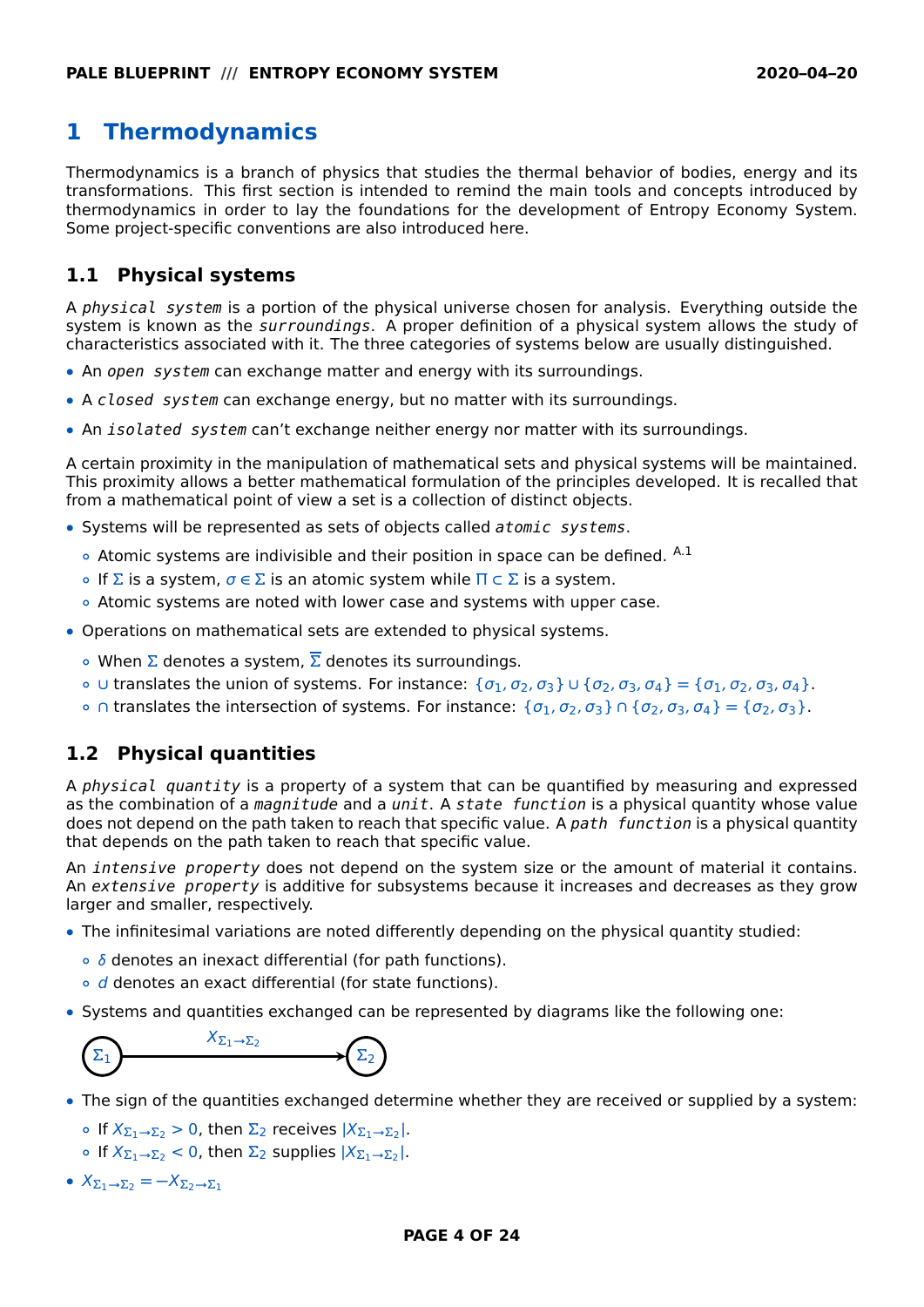#### <span id="page-4-0"></span>**1.3 First law of thermodynamics**

The *internal energy* of a system is an extensive state function whose unit is the joule (J). It is defined as the energy contained within the system.

The first law of thermodynamics defines the variation of internal energy in a closed system as the sum of the heat added to the system and the work done by the surroundings on the system.

| <b>Hypotheses</b>                                                                                                           | <b>Axiom</b> |
|-----------------------------------------------------------------------------------------------------------------------------|--------------|
| • $\Sigma$ a closed system                                                                                                  |              |
| • $U_{\Sigma}$ the internal energy of $\Sigma$ (J)                                                                          |              |
| • $W_{\overline{\Sigma}\to\Sigma}$ the amount of work exchanged (J)                                                         |              |
| • $Q_{\overline{\Sigma}\to\Sigma}$ the amount of heat exchanged (J)                                                         |              |
| <b>Conclusion</b>                                                                                                           |              |
| $\bullet$ $dU_{\Sigma} = \delta W_{\overline{\Sigma} \rightarrow \Sigma} + \delta Q_{\overline{\Sigma} \rightarrow \Sigma}$ | (1.3.1)      |

Take-home message:

- **•** The total energy of an isolated system is constant.
- **•** Energy can be transformed from one form to another, but can be neither created nor destroyed.

#### <span id="page-4-1"></span>**1.4 Second law of thermodynamics**

The entropy of a system is an extensive state function whose unit is the joule per kelvin  $(J/K)$ . It can be interpreted as a measure of the degree of disorder at the microscopic level. The higher the entropy of the system, the less its elements are ordered, linked together, capable of producing mechanical effects, and the greater is the share of unusable energy for obtaining work.

The second law of thermodynamics states that the total entropy of an isolated system can never decrease over time, and is constant if and only if all processes are reversible.

| <b>Hypotheses</b>                                                                                               | <b>Axiom</b> |
|-----------------------------------------------------------------------------------------------------------------|--------------|
| $\bullet$ $\Sigma$ a closed system                                                                              |              |
| • $S_{\Sigma}$ the entropy of $\Sigma$ (J/K)                                                                    |              |
| • $S_{\overline{y}}^C$ the created entropy in $\Sigma$ (J/K)                                                    |              |
| • $Q_{\overline{\Sigma}\to\Sigma}$ the amount of heat exchanged (J)                                             |              |
| • $T_{\overline{y}}$ the temperature of $\overline{\Sigma}$ (K)                                                 |              |
| <b>Conclusion</b>                                                                                               |              |
| • $dS_{\Sigma} = \delta S_{\Sigma}^{C} + \frac{\delta Q_{\overline{\Sigma} \to \Sigma}}{T_{\overline{\Sigma}}}$ | (1.4.1)      |
| • $\delta S_{\Sigma}^C \geq 0$                                                                                  | (1.4.2)      |

Take-home message:

- **•** The total entropy of an isolated system can never decrease over time.
- **•** Isolated systems spontaneously evolve towards thermodynamic equilibrium.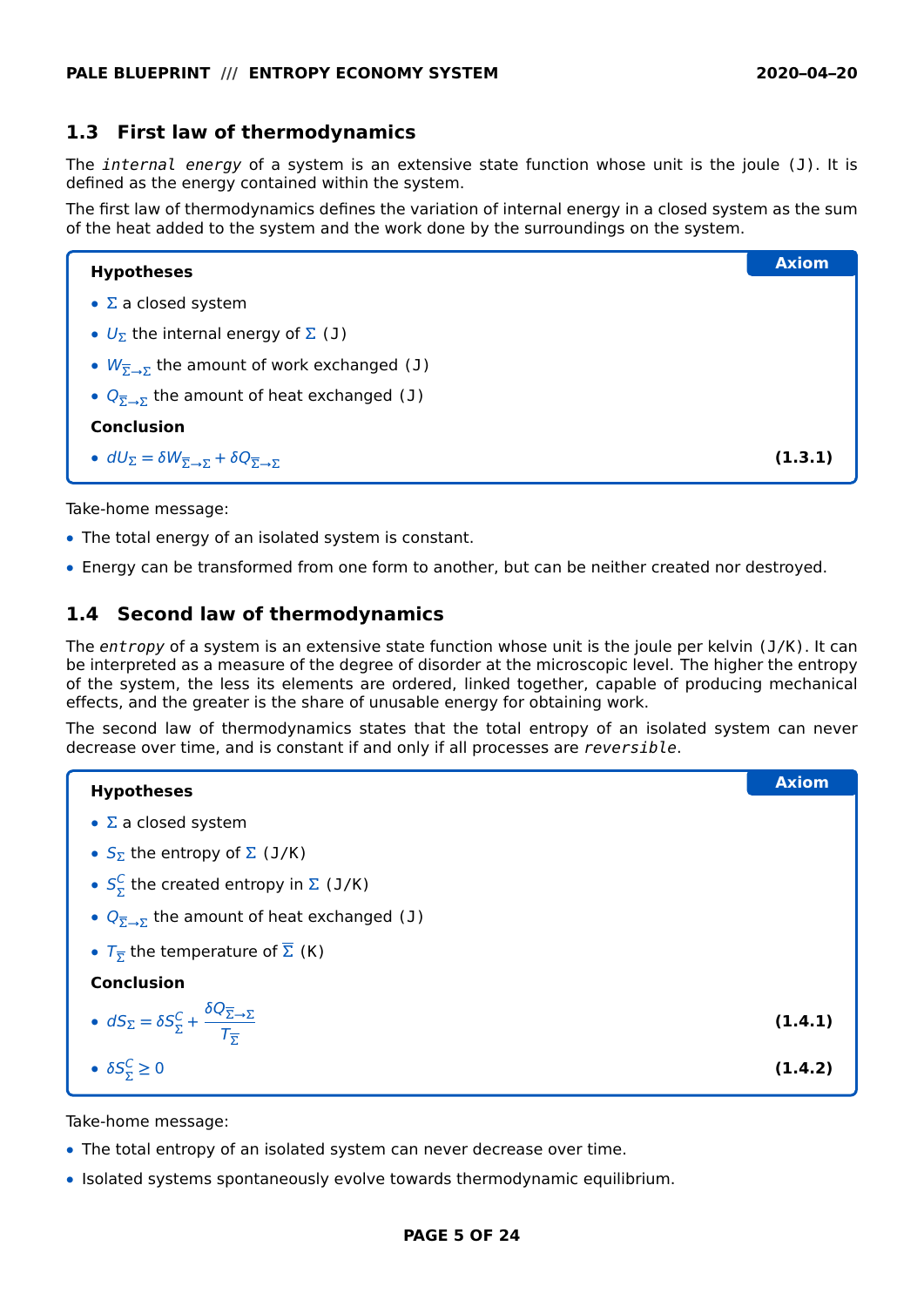# <span id="page-5-0"></span>**2 Principles**

This section shows the construction of the theoretical elements proposed by Entropy Economy System. The hypotheses used here are the two laws of thermodynamics described in the previous section and an additional axiom about the sustainability of human societies proposed in subsection [2.2.](#page-6-0)

This first layer of theory leads to three general principles which will give the main guidelines of the project. In particular with regard to the importance of energy in this new economic paradigm. However, it will be necessary to deepen these three principles after seeing how to describe the environment in which they apply because they do not take into account the problems posed by transfers between systems (possibilities, losses, spatial arrangement, grid) and do not distinguish the different forms of energy either (conversion losses).

### <span id="page-5-1"></span>**2.1 General equation**

The Helmholtz free energy is an extensive state function whose unit is the joule (J). It measures the useful work obtainable from a closed thermodynamic system at a constant temperature and volume.

By its definition, Helmholtz free energy is strongly linked to the entropy of the system. It is established here this relationship in a general case.

| <b>Hypotheses</b>                                                                                                                                                                                          | Theorem |
|------------------------------------------------------------------------------------------------------------------------------------------------------------------------------------------------------------|---------|
| $\bullet$ $\Sigma$ a closed system                                                                                                                                                                         |         |
| • $U_{\Sigma}$ the internal energy of $\Sigma$ (J)                                                                                                                                                         |         |
| • $T_{\overline{y}}$ the temperature of $\overline{\Sigma}$ (K)                                                                                                                                            |         |
| • $S_{\overline{y}}^C$ the created entropy in $\Sigma$ (J/K)                                                                                                                                               |         |
| • $S_{\Sigma}$ the entropy of $\Sigma$ (J/K)                                                                                                                                                               |         |
| • $F_{\Sigma} = U_{\Sigma} - T_{\overline{\Sigma}} S_{\Sigma}$ the Helmholtz free energy of $\Sigma$ (J)                                                                                                   |         |
| • $W_{\overline{\Sigma}\to\Sigma}$ the amount of work exchanged (J)                                                                                                                                        |         |
| <b>Conclusion</b>                                                                                                                                                                                          |         |
| • $dF_{\Sigma} = \delta W_{\overline{\Sigma} \to \Sigma} - T_{\overline{\Sigma}} \delta S_{\overline{\Sigma}}^C - S_{\Sigma} dT_{\overline{\Sigma}}$                                                       | (2.1.1) |
| <b>Proof</b>                                                                                                                                                                                               |         |
| • The differential of the Helmholtz free energy is:<br>$dF_{\Sigma} = dU_{\Sigma} - S_{\Sigma}dT_{\overline{\Sigma}} - T_{\overline{\Sigma}}dS_{\Sigma}$                                                   |         |
| • With $(1.4.1)$ :                                                                                                                                                                                         |         |
| $\delta Q_{\overline{y}\to y} = T_{\overline{y}} \left( dS_{\Sigma} - \delta S_{\overline{y}}^{\mathcal{C}} \right)$                                                                                       |         |
| • By replacing $\delta Q_{\overline{\Sigma}\to\Sigma}$ in (1.3.1):                                                                                                                                         |         |
| $dU_{\Sigma} = \delta W_{\overline{\Sigma} \to \overline{\Sigma}} + T_{\overline{\Sigma}} (dS_{\Sigma} - \delta S_{\overline{\Sigma}}^C)$                                                                  |         |
| • By replacing $dU_{\Sigma}$ in the expression of $dF_{\Sigma}$ :                                                                                                                                          |         |
| $dF_{\Sigma} = \delta W_{\overline{\Sigma} \to \Sigma} + T_{\overline{\Sigma}} \left( dS_{\Sigma} - \delta S_{\Sigma}^{C} \right) - S_{\Sigma} dT_{\overline{\Sigma}} - T_{\overline{\Sigma}} dS_{\Sigma}$ |         |

Take-home message:

**•** Creation of entropy leads to a decrease in Helmholtz free energy.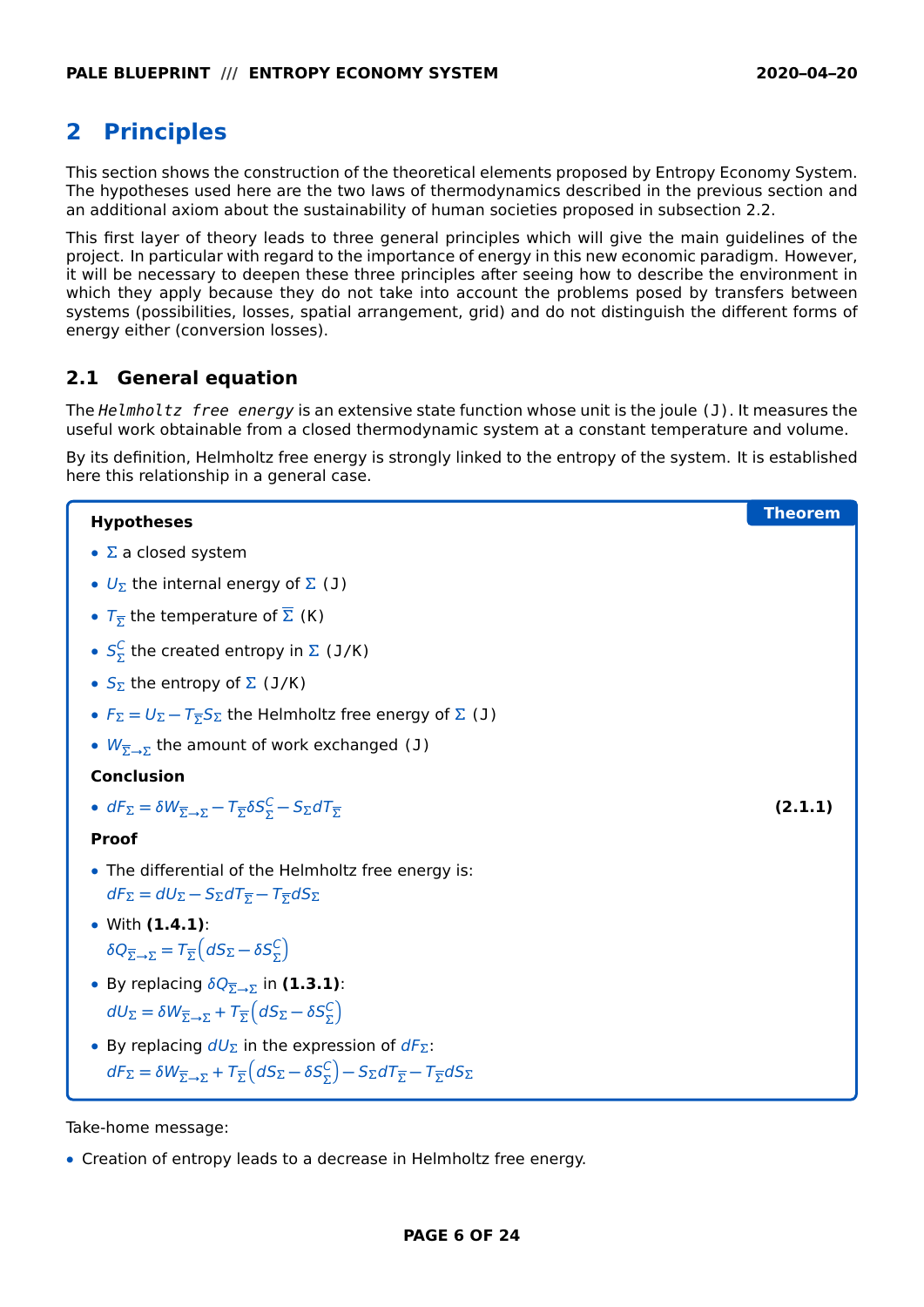#### <span id="page-6-0"></span>**2.2 Sustainable society**

Here are proposed the conditions for obtaining a sustainable society. To formulate them mathematically it is necessary to consider the society as a physical system. Then it is defined the vital system of this society that corresponds to the parts ensuring functions that have been identified as vital ones.

| <b>Hypotheses</b>                                                                                | <b>Axiom</b> |
|--------------------------------------------------------------------------------------------------|--------------|
| • $\wedge$ the closed system corresponding to the infrastructure and the population of a society |              |
| • $\Omega \subset \Lambda$ the vital system of $\Lambda$                                         |              |
| • $F_{\Lambda}$ the Helmholtz free energy of $\Lambda$ (J)                                       |              |
| • $\forall \omega \in \Omega$ $F_{\omega}$ the Helmholtz free energy of $\omega$ (J)             |              |
| • $T_{\overline{\Lambda}}$ the temperature of $\overline{\Lambda}$ (K)                           |              |
| $\bullet$ $\wedge$ is a sustainable society                                                      |              |
| <b>Conclusion</b>                                                                                |              |
| • $dF_{\Lambda} = 0$                                                                             | (2.2.1)      |
| • $dT_{\overline{\wedge}} = 0$                                                                   | (2.2.2)      |
| • $\forall \omega \in \Omega$ $dF_{\omega} = 0$                                                  | (2.2.3)      |

Take-home message:

- With [\(2.2.](#page-6-0)1) the sustainability of a society is translated into physics by a steady state. <sup>[A.2](#page-22-2)</sup>
- With [\(2.2.](#page-6-0)2) it is suggested that the surroundings temperature must not vary significantly. <sup>[A.3](#page-22-3)</sup>
- **•** With **[\(2.2.](#page-6-0)3)** the reasoning is the same as for **[\(2.2.](#page-6-0)1)** but applied to each vital component. [A.2](#page-22-2)

#### <span id="page-6-1"></span>**2.3 Balance**

The principle of sustainability and the general equation established previously lead to an equilibrium relationship between the energy that society stores and the entropy it creates.

| <b>Hypotheses</b>                                                                                                                              | <b>Theorem</b> |
|------------------------------------------------------------------------------------------------------------------------------------------------|----------------|
| $\bullet$ $\wedge$ the closed system corresponding to a sustainable society                                                                    |                |
| • $W_{\overline{\Lambda} \rightarrow \Lambda}$ the amount of work exchanged (J)                                                                |                |
| • $T_{\overline{\Lambda}}$ the temperature of $\overline{\Lambda}$ (K)                                                                         |                |
| • $S_{\scriptscriptstyle{A}}^C$ the created entropy in $\Lambda$ (J/K)                                                                         |                |
| <b>Conclusion</b>                                                                                                                              |                |
| • $\delta W_{\overline{\Lambda}\rightarrow\Lambda} = T_{\overline{\Lambda}} \delta S_{\Lambda}^C$                                              | (2.3.1)        |
| <b>Proof</b>                                                                                                                                   |                |
| • By applying $(2.1.1)$ to $\wedge$ we obtain:                                                                                                 |                |
| $dF_{\Lambda} = \delta W_{\overline{\Lambda} \to \Lambda} - T_{\overline{\Lambda}} \delta S_{\Lambda}^C - S_{\Lambda} dT_{\overline{\Lambda}}$ |                |
| $\bullet$ By applying (2.2.1) and (2.2.2) we obtain:                                                                                           |                |
| $0 = \delta W_{\overline{\Lambda} \rightarrow \Lambda} - T_{\overline{\Lambda}} \delta S_{\Lambda}^C$                                          |                |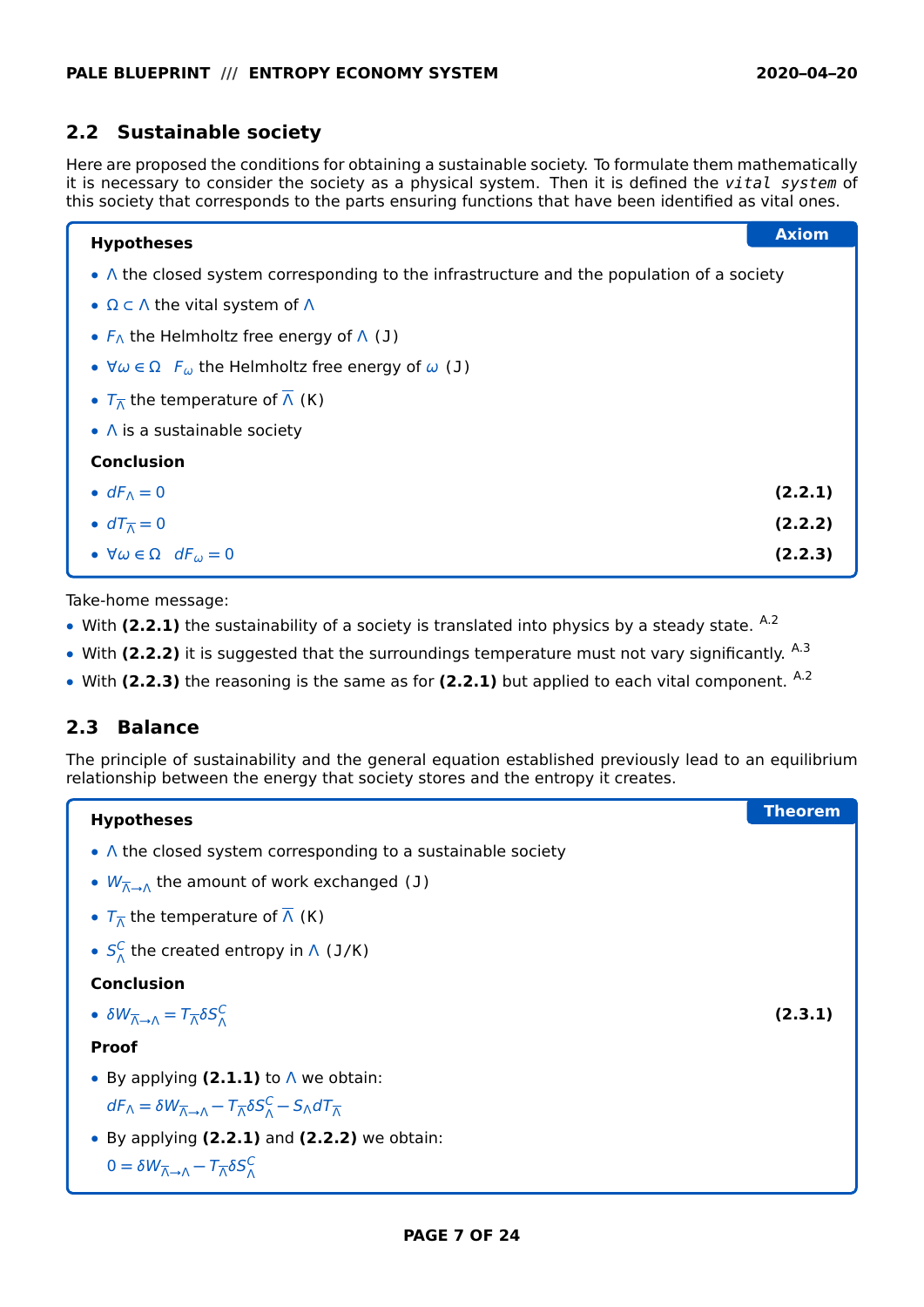**[\(2.4.](#page-7-0)1)**

Take-home message:

- **•** The energy a sustainable society requires is proportionally related to the entropy it creates.
- **•** Given that the available energy is a limited resource, entropy created must be regulated.
- $\delta W_{\overline{\Lambda}\to\Lambda}\geq T_{\overline{\Lambda}}\delta S_{\Lambda}^C$  is also suitable in the sense that:
	- **◦** δW<sub>⊼→Λ</sub> is the quantity received
	- $\circ$   $\mathcal{T}_{\overline{\wedge}} \delta S_{\wedge}^C$  is the quantity used

#### <span id="page-7-0"></span>**2.4 Currency**

According to the previous subsection, the entropy created must be regulated. But entropy is not an easy quantity to observe and quantify. A currency that translates this principle of economy of entropy is needed. The natural candidate for this new currency is the Helmholtz free energy.

**Theorem Hypotheses**

# **•** Λ the closed system corresponding to a sustainable society **•** λ **∈** Λ a component of society •  $W_{\overline{\lambda}\rightarrow\lambda}$  the amount of work exchanged (J) •  $F_{\lambda}$  the Helmholtz free energy of  $\lambda$  (J) •  $T_{\overline{\lambda}} = T_{\overline{\Lambda}}$  the temperature of  $\overline{\Lambda}$  (K) <sup>[A.3](#page-22-3)</sup> •  $S_1^C$  $\frac{C}{\lambda}$  the entropy created by  $\lambda$  (J/K) **Conclusion** •  $W_{\overline{\lambda}\rightarrow\lambda} = 0 \Longrightarrow \Delta F_{\lambda} = -T_{\overline{\lambda}} S_{\lambda}^C$ λ

#### **Proof**

- By applying [\(2.1.](#page-5-1)1) to  $\lambda$ : <sup>[A.4](#page-22-4)</sup>  $dF_{\lambda} = \delta W_{\overline{\lambda} \rightarrow \lambda} - T_{\overline{\lambda}} \delta S_{\lambda}^{C} - S_{\lambda} dT_{\overline{\lambda}}$
- Considering that  $T_{\overline{\lambda}} = T_{\overline{\Lambda}}$  and by applying [\(2.2.](#page-6-0)2):

 $dF_{\lambda} = \delta W_{\overline{\lambda} \to \lambda} - T_{\overline{\Lambda}} \delta S_{\lambda}^{C}$ 

**•** By integrating:

```
\Delta F_{\lambda} = W_{\overline{\lambda} \rightarrow \lambda} - T_{\overline{\Lambda}} S_{\lambda}^Cλ
```
Take-home message:

- The assertion  $W_{\overline{\lambda}\to\lambda} = 0$  specifies that exchanges with other systems are temporarily not taken into account. What is at stake here is to determine a way to quantify the intrinsic cost of the action. The wealth exchanges between the different systems will be deepened later.
- **•** Energy is a currency consistent with the principle of regulation of entropy created because:
	- **◦** F<sup>λ</sup> can be considered as the capital of λ.
	- **◦** An action results in a decrease in capital proportional to the entropy created according to **[\(2.4.](#page-7-0)1)**.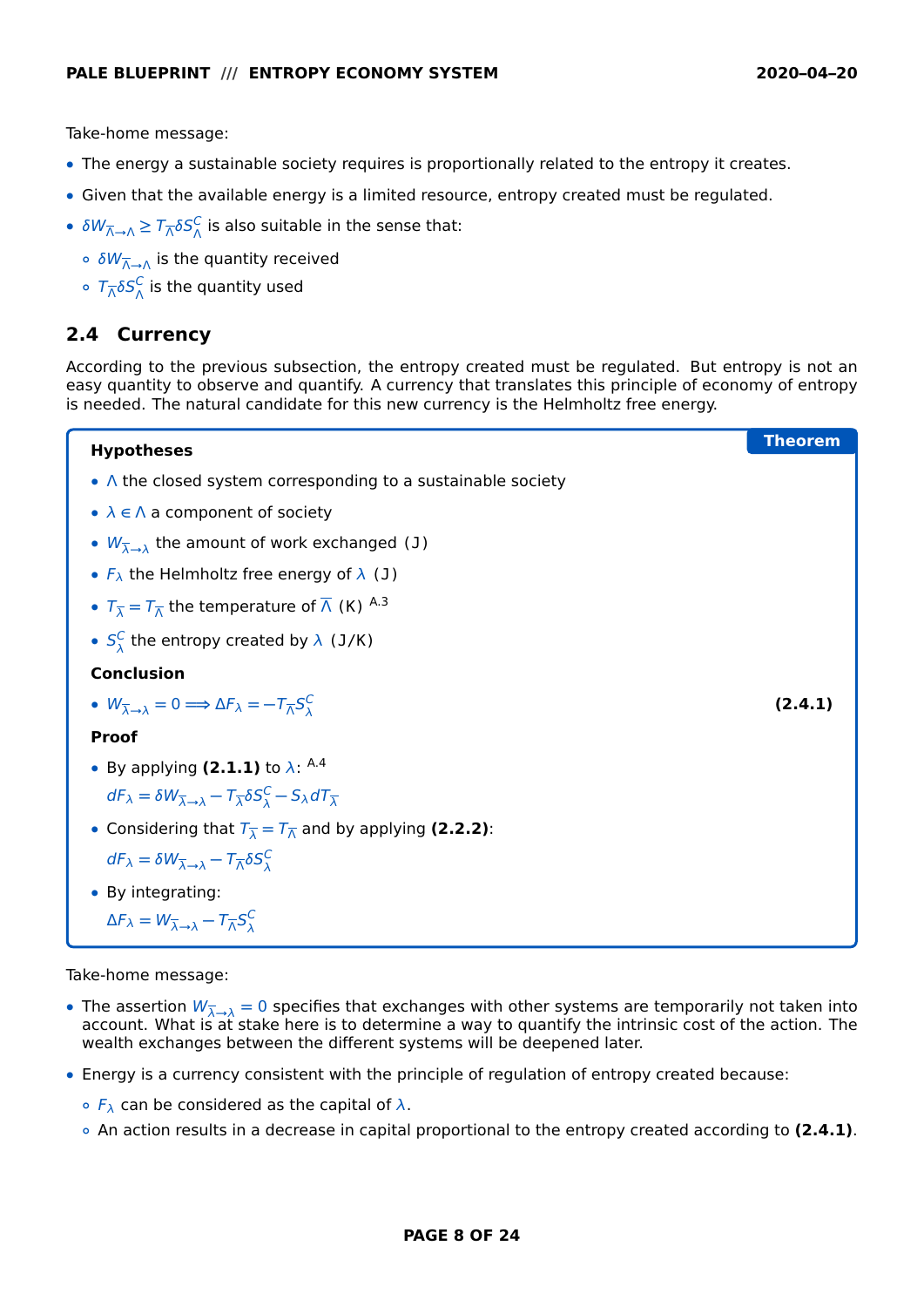#### <span id="page-8-0"></span>**2.5 Distribution**

If the vital system is not the empty set, since it is part of society, the entropy it creates is limited by the entropy that society can create. Therefore, the Helmholtz free energy that society can provide must be sufficient to power the vital system.

| <b>Hypotheses</b>                                                                                                                                                  | <b>Theorem</b> |
|--------------------------------------------------------------------------------------------------------------------------------------------------------------------|----------------|
| $\bullet$ $\wedge$ the closed system corresponding to a sustainable society                                                                                        |                |
| • $\Omega \subset \Lambda$ the vital system of $\Lambda$                                                                                                           |                |
| • $T_{\overline{\Omega}} = T_{\overline{\Lambda}}$ the temperature of $\overline{\Lambda}$ (K) <sup>A.3</sup>                                                      |                |
| • $W_{\overline{\Lambda}\rightarrow\Lambda}$ the amount of work supplied to $\Lambda$ (J)                                                                          |                |
| • $W_{\overline{\Omega}\rightarrow\Omega}$ the amount of work supplied to $\Omega$ (J)                                                                             |                |
| <b>Conclusion</b>                                                                                                                                                  |                |
| • $\delta W_{\overline{\Lambda}\rightarrow\Lambda}\geq \delta W_{\overline{\Omega}\rightarrow\Omega}$                                                              | (2.5.1)        |
| <b>Proof</b>                                                                                                                                                       |                |
| • With $\Omega \subset \Lambda$ and by positivity and extensivity of the entropy created:                                                                          |                |
| $\delta S_{\Lambda}^{C} \geq \delta S_{\Omega}^{C}$                                                                                                                |                |
| • With (2.3.1):                                                                                                                                                    |                |
| $\frac{\delta W_{\overline{\Lambda} \to \Lambda}}{T_{\overline{\Lambda}}} = \delta S_{\Lambda}^C$                                                                  |                |
| • With (2.2.3):                                                                                                                                                    |                |
| $dF_{\Omega} = \sum_{\omega \in \Omega} dF_{\omega} = 0$                                                                                                           |                |
| • With $T_{\overline{\Omega}} = T_{\overline{\Lambda}}$ and (2.1.1) applied to $\Omega$ :                                                                          |                |
| $\frac{\delta W_{\overline{\Omega}\rightarrow\Omega}}{T_{\overline{\Lambda}}}=\delta S_{\Omega}^C$                                                                 |                |
| • Finally:                                                                                                                                                         |                |
| $\frac{\delta W_{\overline{\Lambda}\rightarrow\Lambda}}{T_{\overline{\Lambda}}} \geq \frac{\delta W_{\overline{\Omega}\rightarrow\Omega}}{T_{\overline{\Lambda}}}$ |                |

Take-home message:

**•** The energy generated must be sufficient to power the vital components.

# <span id="page-8-1"></span>**2.6 Synthesis**

The theory of Entropy Economy System can be summarized in the following three principles.

Principle 1: **[\(2.3.](#page-6-1)1) ⇐⇒** W˙ <sup>Λ</sup>**→**<sup>Λ</sup> **=** T<sup>Λ</sup> S˙C Λ The power required by society is proportional to the time derivative of the entropy created.  $\mathsf{Principle~2\colon (\mathbf{2.4.1})} \Longleftrightarrow \left(W_{\overline{\lambda}\rightarrow\lambda}=0\Longrightarrow\Delta\mathsf{F}_{\lambda}=-\mathsf{T}_{\overline{\Lambda}}\mathsf{S}_{\lambda}^{\mathsf{C}}\right)$  $_{\lambda}^{C}$ The currency is the Helmholtz free energy.

Principle 3: **[\(2.5.](#page-8-0)1) ⇐⇒** W˙ <sup>Λ</sup>**→**<sup>Λ</sup> **<sup>≥</sup>** <sup>W</sup>˙ Ω**→**Ω

The power supplied by society must adapt to the demand of the vital components.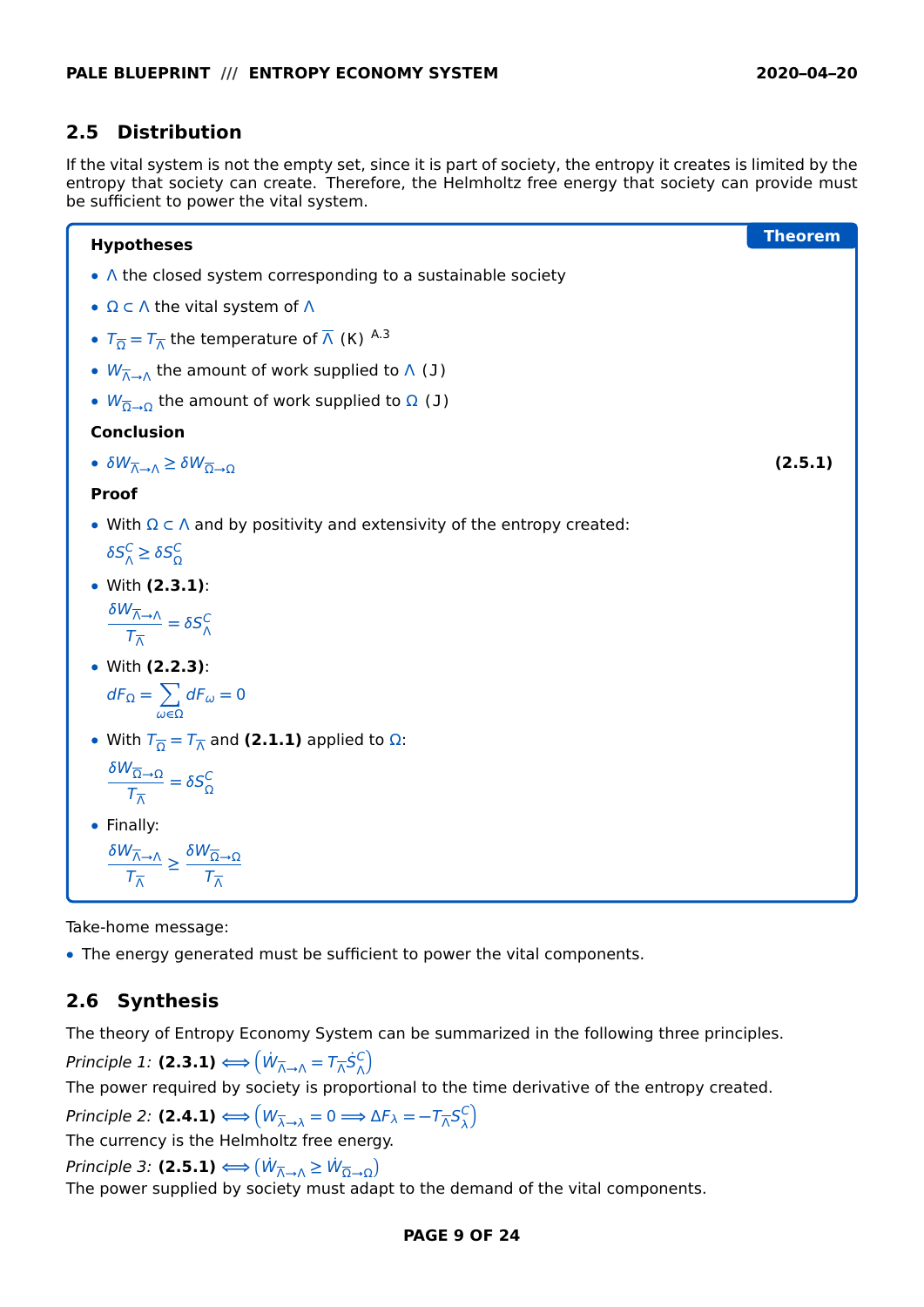# <span id="page-9-0"></span>**3 Societies**

This section introduces the formalism that will be used to describe the organization and functioning of a society Λ. Characteristics are expressed from a limited number of mathematical objects. These new tools will make it possible to propose concrete applications of the general principles established in the previous section.

#### <span id="page-9-1"></span>**3.1 Energies**

Storing energy in one form or another requires different means from a practical point of view. Furthermore conversions create entropy. It is therefore appropriate to distinguish forms of energy. The mathematical object  $E_\Lambda$  called *energies* is defined for this purpose.

| <b>Hypotheses</b>                                                           | <b>Example</b> |
|-----------------------------------------------------------------------------|----------------|
| $\bullet$ $\wedge$ the closed system corresponding to a sustainable society |                |
| • $E_{\Lambda}$ the energies of $\Lambda$                                   |                |
| <b>Proposals</b>                                                            |                |
| • $n \in \mathbb{N}^*$ the number of forms of energy known in $\Lambda$     |                |
| $\bullet$ $E_{\Lambda} = [1, n]$                                            | (3.1.1)        |

#### <span id="page-9-2"></span>**3.2 Systems**

As in any physical problem, it is essential to properly define the interacting systems. The society  $\wedge$  is therefore partitioned into subsystems. These subsystems can be partitioned again as many times as necessary. Thus the organization of the components of a society can be represented by a tree structure S<sup>Λ</sup> called systems.

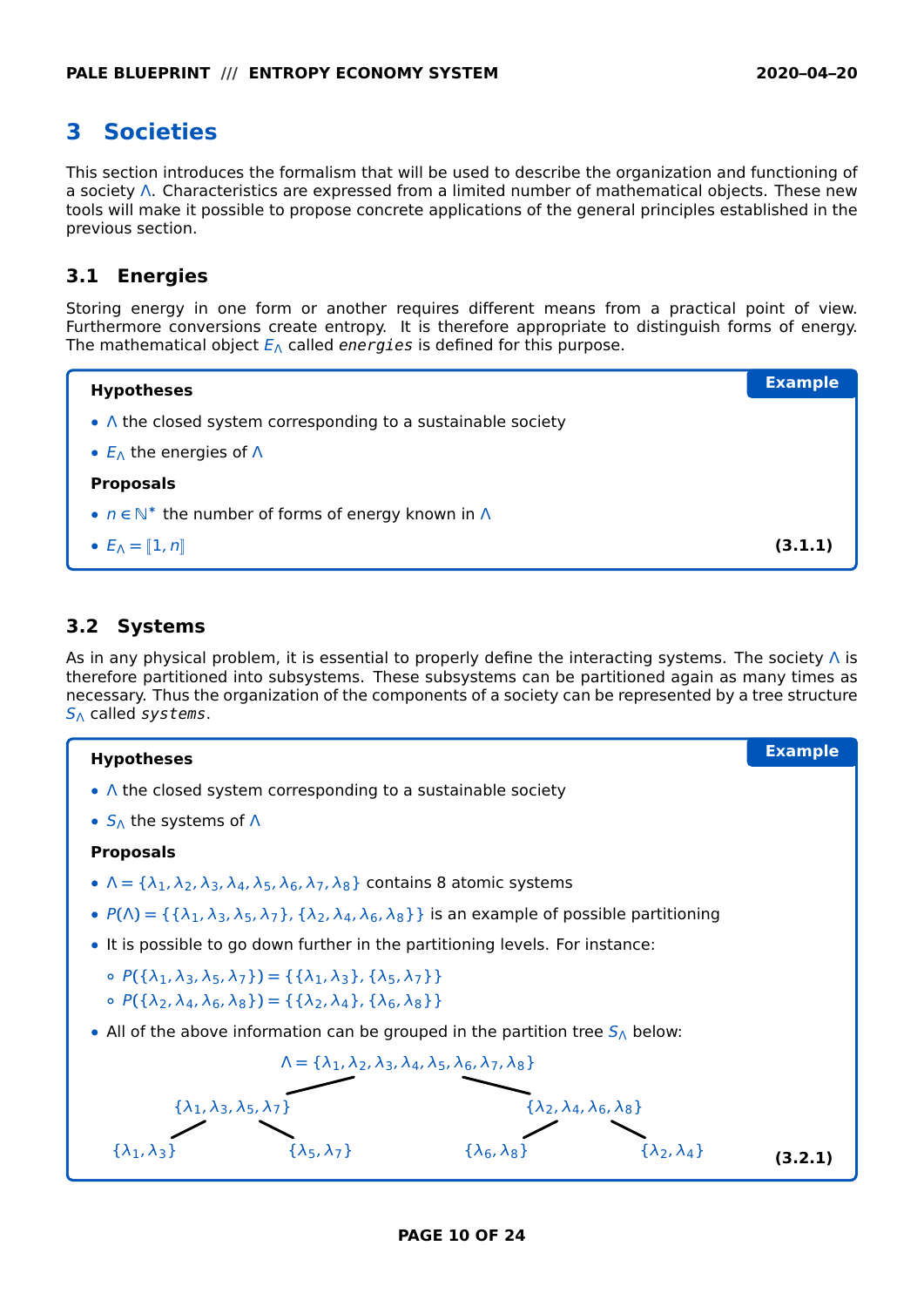#### <span id="page-10-0"></span>**3.3 Pointers**

It is considered that the storage capacity of each form of energy and for each system is known as soon as  $S_A$  is defined. <sup>[A.1](#page-22-1)</sup> It remains to determine what is actually stored, and who is the owner of this energy. This is possible with  $P_{\Lambda}$  the *pointers*.

| <b>Hypotheses</b>                                                                       | <b>Example</b> |
|-----------------------------------------------------------------------------------------|----------------|
| $\bullet$ A the closed system corresponding to a sustainable society                    |                |
| • $E_{\Lambda}$ the energies of $\Lambda$                                               |                |
| • $P_{\Lambda}$ the pointers of $\Lambda$                                               |                |
| <b>Proposals</b>                                                                        |                |
| • $i \in E_{\Lambda}$ a form of energy                                                  |                |
| • $E \in \mathbb{R}_+^*$ an amount of energy of form $i$ (J)                            |                |
| • $\lambda_1 \in \Lambda$ the system where E is located                                 |                |
| • $\lambda_2 \in \Lambda$ the owner of E                                                |                |
| • $P_{\Lambda} \subset \mathbb{R}_+^* \times E_{\Lambda} \times \Lambda \times \Lambda$ | (3.3.1)        |
| • $(E, i, \lambda_1, \lambda_2) \in P_{\Lambda}$                                        | (3.3.2)        |

#### <span id="page-10-1"></span>**3.4 Conversions**

Energy form conversions are performed by atomic systems. The conversion specifications vary from one system to another. It is the object  $C_A$  called *conversions* that will provide information on speed and efficiency of a conversion for such and such an energy form and for a given system.

| <b>Hypotheses</b>                                                                                                                      | <b>Example</b> |
|----------------------------------------------------------------------------------------------------------------------------------------|----------------|
| $\bullet$ $\wedge$ the closed system corresponding to a sustainable society                                                            |                |
| • $E_{\Lambda}$ the energies of $\Lambda$                                                                                              |                |
| • $C_{\Lambda}$ the conversions of $\Lambda$                                                                                           |                |
| <b>Proposals</b>                                                                                                                       |                |
| • $(i, j) \in E_{\Lambda}^2$ two forms of energy                                                                                       |                |
| • $\lambda \in \Lambda$ an atomic system able to convert energy from a form i to a form j                                              |                |
| • $\eta_{\lambda}^{(\rightarrow)} \in [0,1]$ the efficiency of the conversion $i \rightarrow j$ in $\lambda$ (1)                       |                |
| • $P_{\lambda}^{(\rightarrow)} \in \mathbb{R}_+$ the power of the conversion $i \rightarrow j$ in $\lambda$ (W)                        |                |
| • $\tau_1^{(-)} \in \mathbb{R}_+$ the time delay of the conversion $i \to j$ in $\lambda$ (s)                                          |                |
| $\bullet$ $C_{\Lambda} \subset \Lambda \times E_{\Lambda} \times E_{\Lambda} \times [0,1] \times \mathbb{R}_{+} \times \mathbb{R}_{+}$ | (3.4.1)        |
| • $(\lambda, i, j, \eta_{\lambda}^{i \to j}, P_{\lambda}^{i \to j}, \tau_{\lambda}^{i \to j}) \in C_{\Lambda}$                         | (3.4.2)        |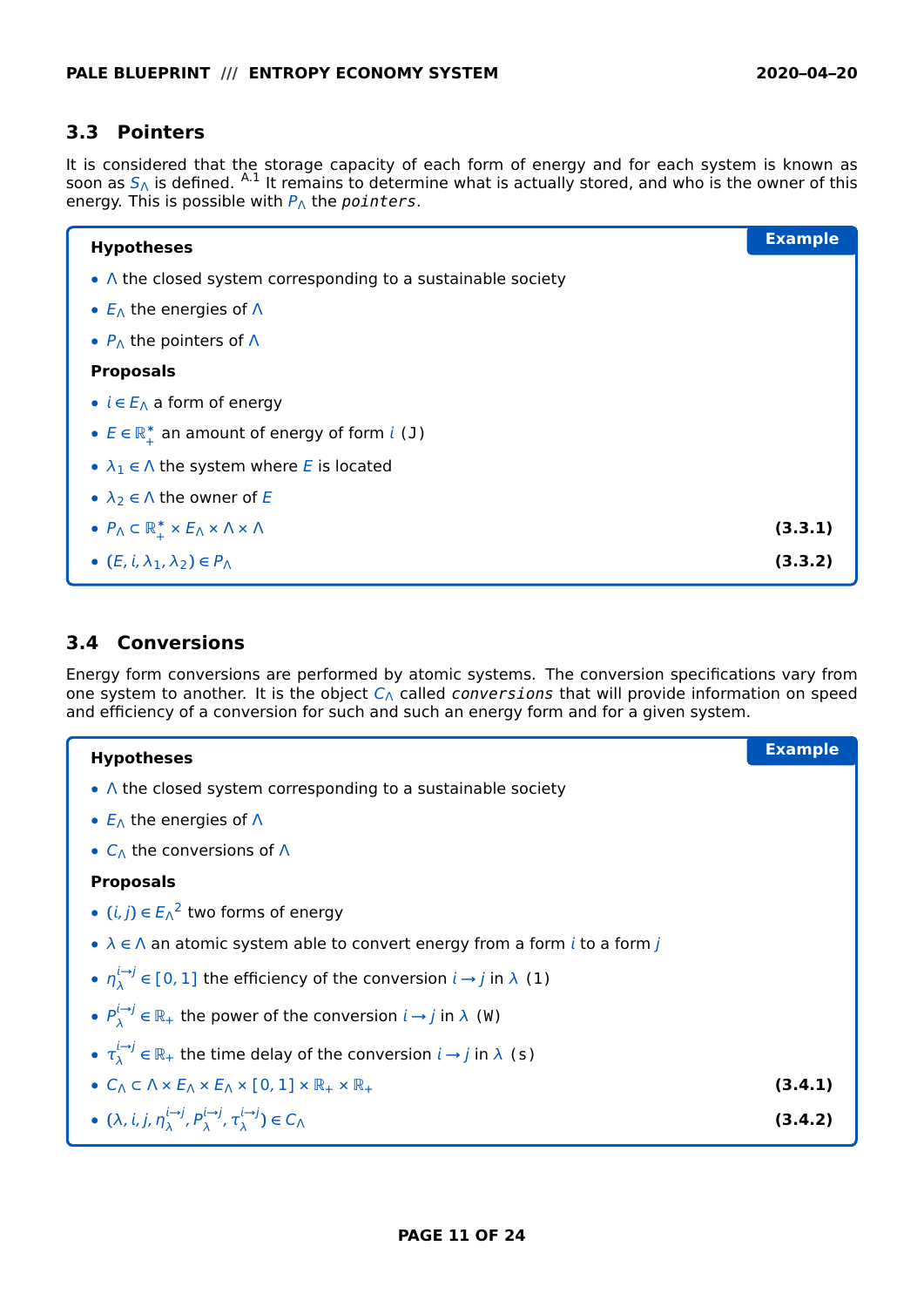#### <span id="page-11-0"></span>**3.5 Transfers**

Energy flows from one atomic system to another. For this, transfer channels must exist. These channels are characterized by the systems they connect, the form of energy they transport, their efficiency, and speed of transmission. This information is gathered in  $T_A$  the transfers.

| <b>Hypotheses</b>                                                                                                                                | <b>Example</b> |
|--------------------------------------------------------------------------------------------------------------------------------------------------|----------------|
| $\bullet$ $\wedge$ the closed system corresponding to a sustainable society                                                                      |                |
| • $E_{\Lambda}$ the energies of $\Lambda$                                                                                                        |                |
| • $T_{\Lambda}$ the transfers of $\Lambda$                                                                                                       |                |
| <b>Proposals</b>                                                                                                                                 |                |
| • $(\lambda_1, \lambda_2) \in \Lambda^2$ two atomic systems                                                                                      |                |
| • $i \in E_{\Lambda}$ a form of energy which can pass from $\lambda_1$ to $\lambda_2$ without being converted                                    |                |
| • $\eta_{\lambda_1\to\lambda_2}^l \in [0,1]$ the efficiency of the transfer $\lambda_1 \to \lambda_2$ for the energy form i (1)                  |                |
| • $P_{\lambda_1 \to \lambda_2}^l \in \mathbb{R}_+$ the maximum flow of the transfer $\lambda_1 \to \lambda_2$ for the energy form <i>i</i> (W)   |                |
| • $\tau'_{\lambda_1\to\lambda_2} \in \mathbb{R}_+$ the time delay of the transfer $\lambda_1 \to \lambda_2$ for the energy form <i>i</i> (s)     |                |
| $\bullet$ $T_{\Lambda} \subset \Lambda \times \Lambda \times E_{\Lambda} \times [0,1] \times \mathbb{R}_{+} \times \mathbb{R}_{+}$               | (3.5.1)        |
| • $(\lambda_1, \lambda_2, i, \eta^i_{\lambda_1 \to \lambda_2}, P^i_{\lambda_1 \to \lambda_2}, \tau^i_{\lambda_1 \to \lambda_2}) \in T_{\Lambda}$ | (3.5.2)        |

### <span id="page-11-1"></span>**3.6 Register**

For accounting and anticipation reasons, past, current and future transfers and conversions are memorized. This archiving is made possible by  $R_\Lambda$  the *register*. It only saves elementary operations (using only one transfer or conversion channel). The more complex operations (combining several energy transfers and conversions) are ordered sequences of these elementary operations.

| <b>Hypotheses</b>                                                                                                        | <b>Example</b> |
|--------------------------------------------------------------------------------------------------------------------------|----------------|
| $\bullet$ A the closed system corresponding to a sustainable society                                                     |                |
| • $T_{\Lambda}$ the transfers of $\Lambda$                                                                               |                |
| • $C_{\Lambda}$ the conversions of $\Lambda$                                                                             |                |
| • $R_{\Lambda}$ the register of $\Lambda$                                                                                |                |
| <b>Proposals</b>                                                                                                         |                |
| • $c \in T$ $\cup$ $C$ the channel of transfer or conversion used                                                        |                |
| • $t_1 \in \mathbb{R}^*_+$ the date on which the emission begins (s)                                                     |                |
| • $t_2 \in \mathbb{R}_+^*$ the date on which the emission ends (s)                                                       |                |
| • $P \in \mathbb{R}_+^*$ the power of the emission (W)                                                                   |                |
| • $R_{\Lambda} \subset (T_{\Lambda} \cup C_{\Lambda}) \times \mathbb{R}_+^* \times \mathbb{R}_+^* \times \mathbb{R}_+^*$ | (3.6.1)        |
| • $(c, t_1, t_2, P) \in R_\Lambda$                                                                                       | (3.6.2)        |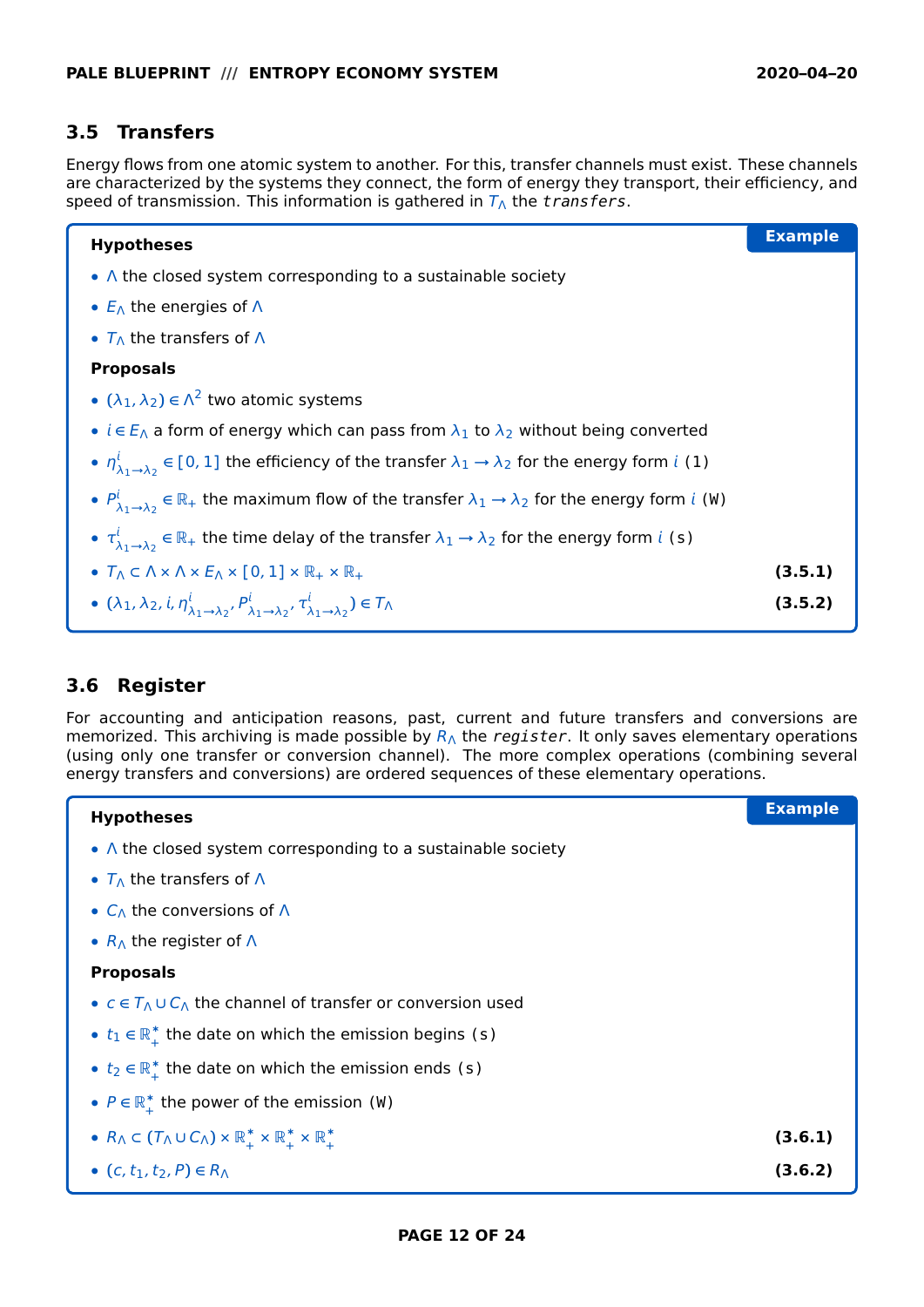#### <span id="page-12-0"></span>**3.7 Laws**

It only remains to define what is authorized in society and what is not. The formulation of these rules will be based on the set of mathematical objects introduced so far. These rules are logical propositions that are true or false. The object  $L_A$  called *laws* is a logical conjunction of these propositions.

| <b>Hypotheses</b>                                                                                             | <b>Example</b> |
|---------------------------------------------------------------------------------------------------------------|----------------|
| $\bullet$ A the closed system corresponding to a sustainable society                                          |                |
| • $E_{\Lambda}$ the energies of $\Lambda$                                                                     |                |
| • $S_{\Lambda}$ the systems of $\Lambda$                                                                      |                |
| • $L_A$ the laws of $\Lambda$                                                                                 |                |
| <b>Proposals</b>                                                                                              |                |
| • $i \in E_{\Lambda}$ a form of energy that the society does not want to use as a primary source              |                |
| • $W^l_{\overline{\Lambda} \to \Lambda}$ the power supplied to $\Lambda$ under the form $i$ (W)               |                |
| • $\Omega \subset \Lambda$ described by $S_{\Lambda}$ and considered as vital                                 |                |
| • $F_{\Omega}$ the Helmholtz free energy of $\Omega$ (J)                                                      |                |
| • $L_{\Lambda} \equiv (\dot{W}^i_{\overline{\Lambda} \rightarrow \Lambda} = 0) \wedge (\dot{F}_{\Omega} = 0)$ | (3.7.1         |

#### <span id="page-12-1"></span>**3.8 Synthesis**

The mathematical objects exposed in this section are sufficient for the complete description of a society based on the principles established in the previous section.

| <b>Hypotheses</b>                                                     | <b>Axiom</b> |
|-----------------------------------------------------------------------|--------------|
| $\bullet$ A the closed system corresponding to a sustainable society  |              |
| • $E_{\Lambda}$ the energies of $\Lambda$                             |              |
| • $S_{\Lambda}$ the systems of $\Lambda$                              |              |
| • $P_{\Lambda}$ the pointers of $\Lambda$                             |              |
| • $C_{\Lambda}$ the conversions of $\Lambda$                          |              |
| • $T_{\Lambda}$ the transfers of $\Lambda$                            |              |
| • $R_{\Lambda}$ the register of $\Lambda$                             |              |
| • $L_A$ the laws of $\Lambda$                                         |              |
| <b>Conclusion</b>                                                     |              |
| • $(E_A, S_A, P_A, C_A, T_A, R_A, L_A)$ defines the society $\Lambda$ | (3.8.1)      |

These variables are limited in number and their form is standardized. It will therefore be possible to transmit them to a general program (the Bulk) that can orchestrate the functioning of the society described. This program will be able to operate societies with different political and economic models. And that is the objective of the project: to offer management tools based on the laws of physics and applicable to different configurations.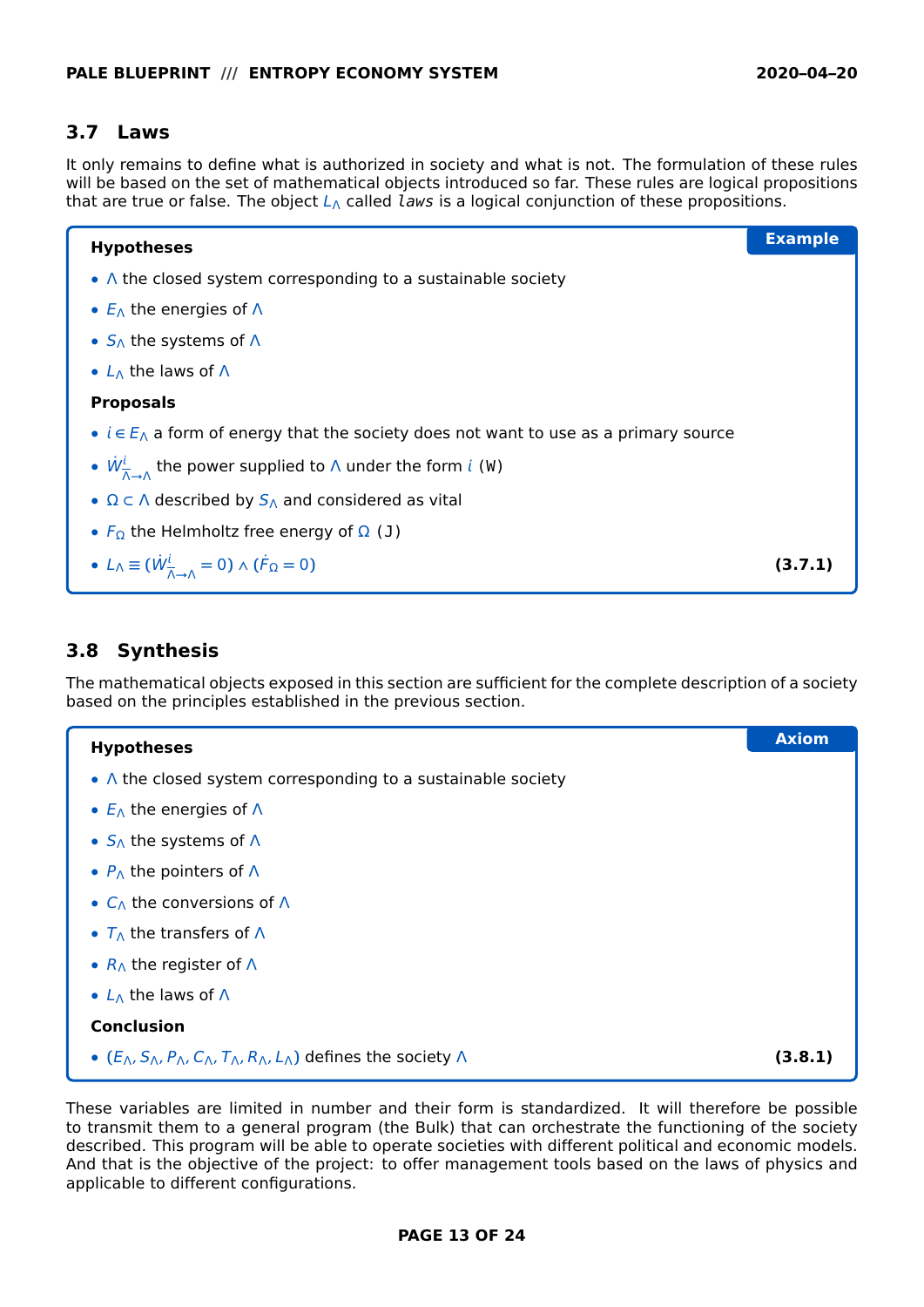## <span id="page-13-0"></span>**4 Optimization**

The objects  $(E_\Lambda, S_\Lambda, P_\Lambda, C_\Lambda, T_\Lambda, R_\Lambda, L_\Lambda)$  from the previous section provide a great deal of information about a society. This data must now be processed in order to operate the system. That is, to apply in the real world what is stated and manage unforeseen events. This requires decision-making algorithms. A very large number of possibilities are to be expected. To avoid the combinatorial explosion it will be necessary to adopt certain strategies which will be developed in the Bulk. This section only formalizes some of the optimization problems which will have to be solved.

#### <span id="page-13-1"></span>**4.1 Pathfinder**

What is wanted here are the instructions which allow a quantity of energy to pass optimally from a form **∈** E<sup>Λ</sup> in a system λ<sup>1</sup> **∈** Λ to a form j **∈** E<sup>Λ</sup> in a system λ<sup>2</sup> **∈** Λ. Solving this problem requires using mathematical objects  $T_A$  and  $C_A$ . With the data provided by  $T_A$  it is possible to construct for each form of energy the graph of transfers. Here is an example for 5 atomic systems and 3 forms of energy. The vertices are the systems and the edges are the elements of  $T_A$ .



**Figure [4.1.](#page-13-1)1**

It is now possible to add the data provided by  $C_A$ . For this it is interesting to add a dimension corresponding to the different forms of energy. This results in a 3-dimensional graph which takes into account both the possibilities of exchange in space (for each form of energy) and the possibilities of conversion (for each atomic system). In such a graph, transfers and conversions will be put on an equal footing. Whether the edge is a transfer or a conversion, it is possible to associate the triplet of variables **(**η, τ, P**)** as defined with **[\(3.4.](#page-10-1)2)** and **[\(3.5.](#page-11-0)2)**



**Figure [4.1.](#page-13-1)2**

To such a graph it is possible to apply algorithms such as Dijkstra to find the optimal path. The weight of each edge will then be a function of **(**η, τ, P**)** defined according to the priorities of the user. (Efficiency, speed or flow.) Here the graph is undirected but only for the purpose of simplifying the representation. In practice, it will be oriented.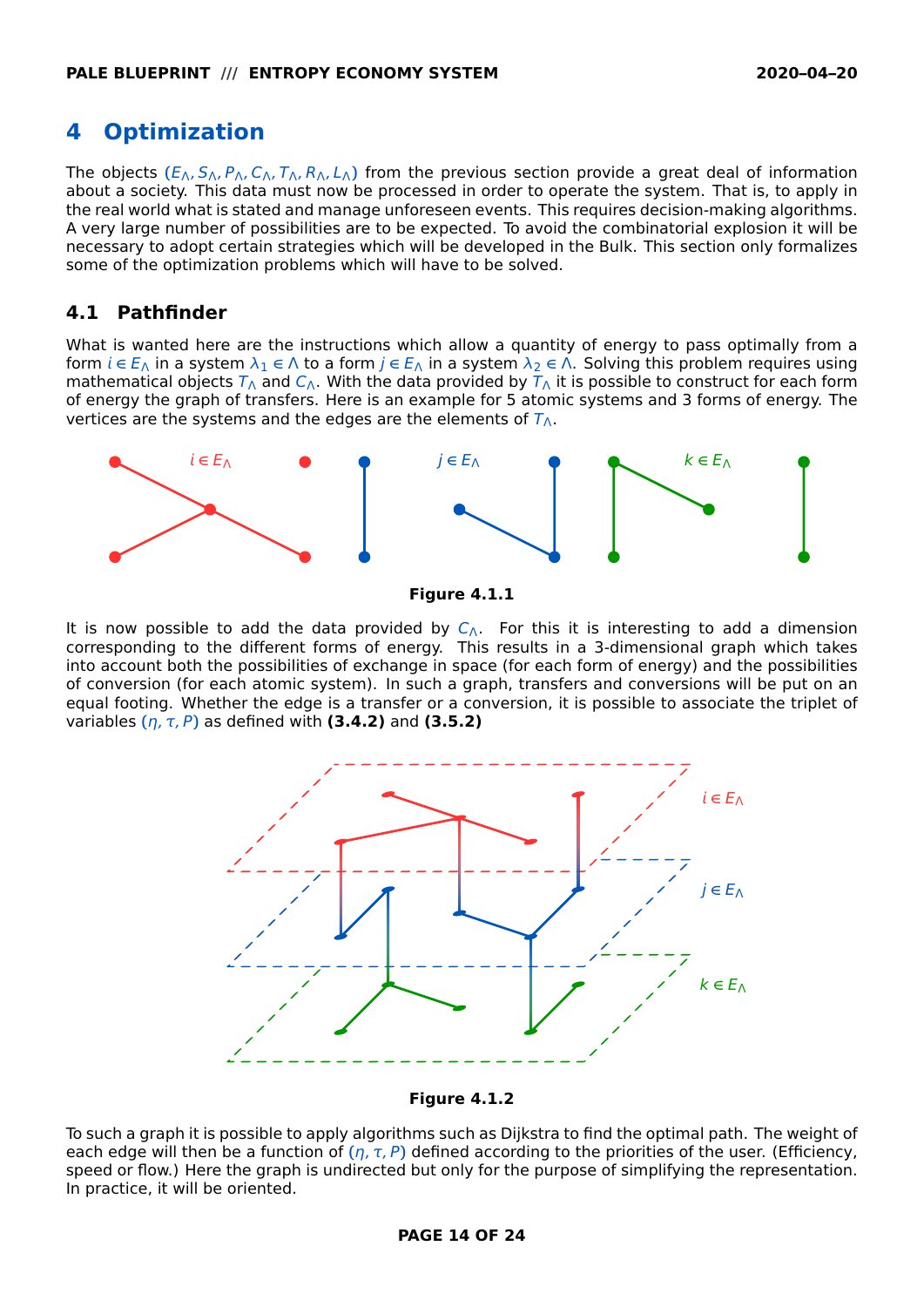#### <span id="page-14-0"></span>**4.2 Equalizer**

The previous problem only concerns transfers between two well-defined systems and forms of energy. A more general tool capable of managing the global distribution of energy is needed. That is to say for several transmitting systems and several receiving systems. For this we can consider the use of a flow algorithm such as Ford–Fulkerson.



**Figure [4.2.](#page-14-0)1**

An improvement of this tool consists of adding a principle of equity. From the Ford–Fulkerson perspective, the solution of allocating 6 (arbitrary unity) to one system (that requires 6) and 4 to another (that also requires 6) is just as valid as the solution of allocating 5 to both. However, from a fair point of view, it would be preferable to choose the second solution. This principle of equity could identify with search for solution of **[\(4.2.](#page-14-0)2)**:



The tool should also favor solutions that maximize efficiency or minimize latency depending on user demand. For this, it might be relevant to implement the search of the augmenting paths in Ford–Fulkerson in the same way as the search in Dijkstra.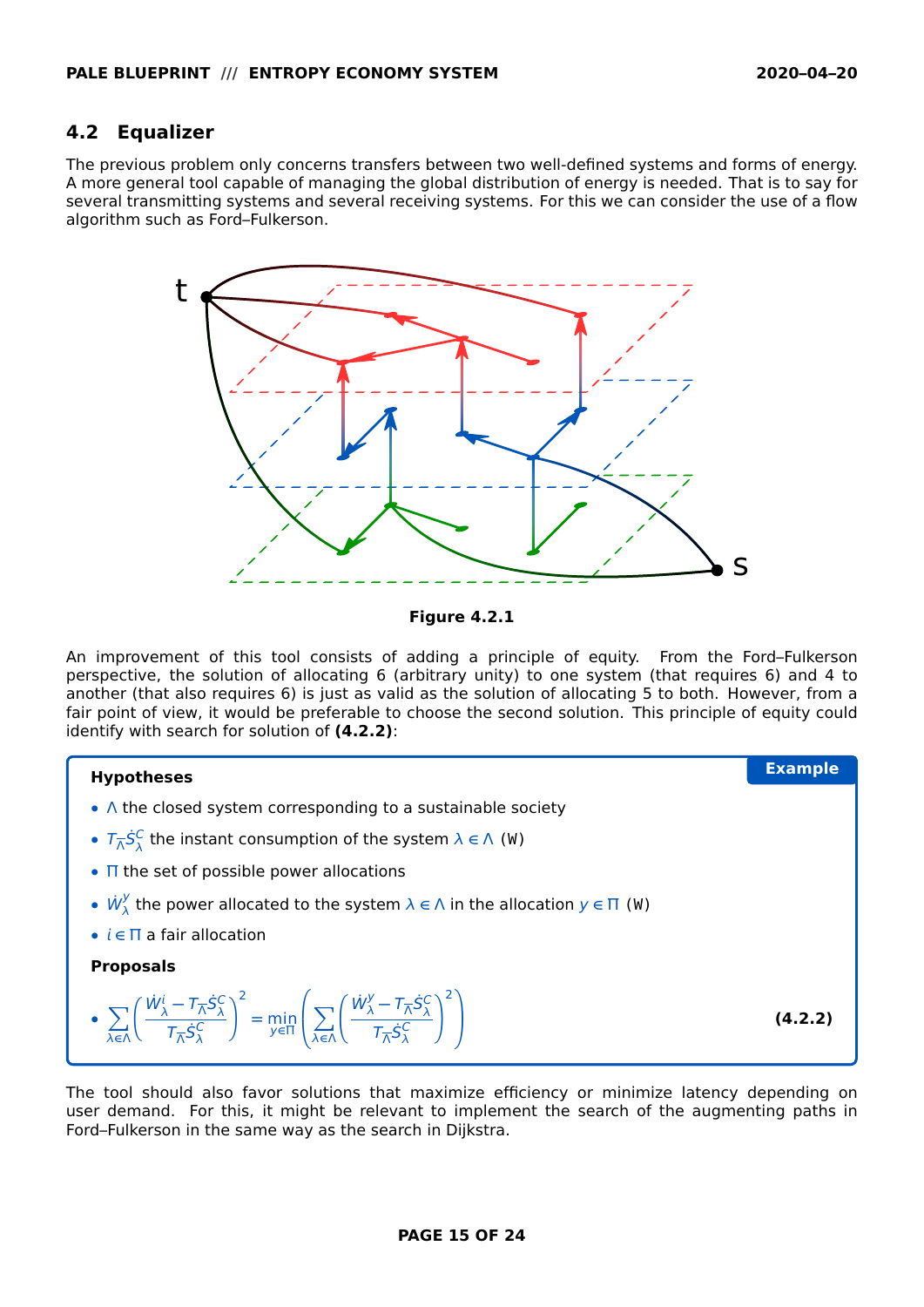#### <span id="page-15-0"></span>**4.3 Advisor**

Another optimization tool could be necessary to investigate the possibilities of improvements to the energy grid. It could use a space function that quantifies the severity of anomalies in an area of distribution. The maximums of this function, then correspond to areas with poor energy supplies, or suffering from faulty grid and which must be treated as a priority.



**Figure [4.3.](#page-15-0)1**

For instance, the maximums of the following function could be searched. It would remain to find if it is a problem of flow limited by the grid or an insufficiency in terms of the energy generated.



The search for maximums can be carried out with non-linear optimization algorithms such as the conjugate gradient method or Newton's method. To this must be added an algorithm to define the actions to be taken once the location and the nature of the problem are identified.

#### <span id="page-15-1"></span>**4.4 Predictor**

It would be relevant to have an algorithm capable of anticipating the instantaneous demand for energy. A neural network could be a good approach. This would require data to be stored over a period of time allowing certain cycles of consumption to be revealed.

### <span id="page-15-2"></span>**4.5 Exchanger**

Pointers will have a very specific purpose for citizens. They will become the new support for the currency. This will be deepened in the subsection [5.3](#page-18-0) but what is already certain is that a program optimizing the exchanges of pointers will be necessary.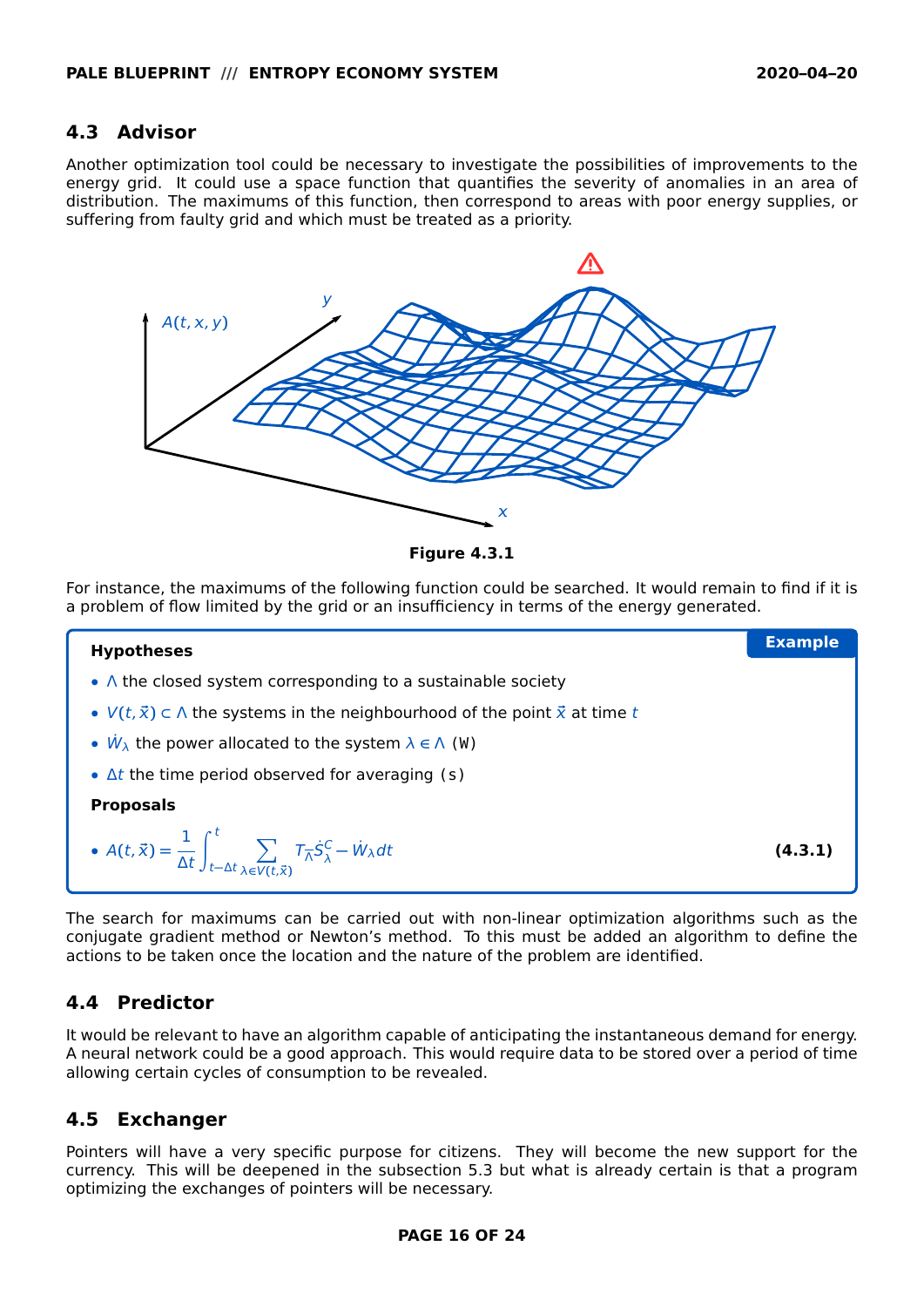# <span id="page-16-0"></span>**5 Application**

The main principles are now established. This section shows how the objects **(**EΛ, SΛ, PΛ, LΛ**)** can be defined. The goal is to propose an example society, which will serve as an initial proposal and which can be taken up in subsequent projects. This hypothetical society will be called Foundation. [A.5](#page-22-5)

### <span id="page-16-1"></span>**5.1 Energies**



The description begins with the enumeration of forms of energy available in Foundation. This list will be based on the usual distinction between the different forms of energy in physics, illustrated above. Given the diversity of known chemical energy storage means and the different consequences they have on the environment, it is decided to distinguish a few major categories of these storage means.

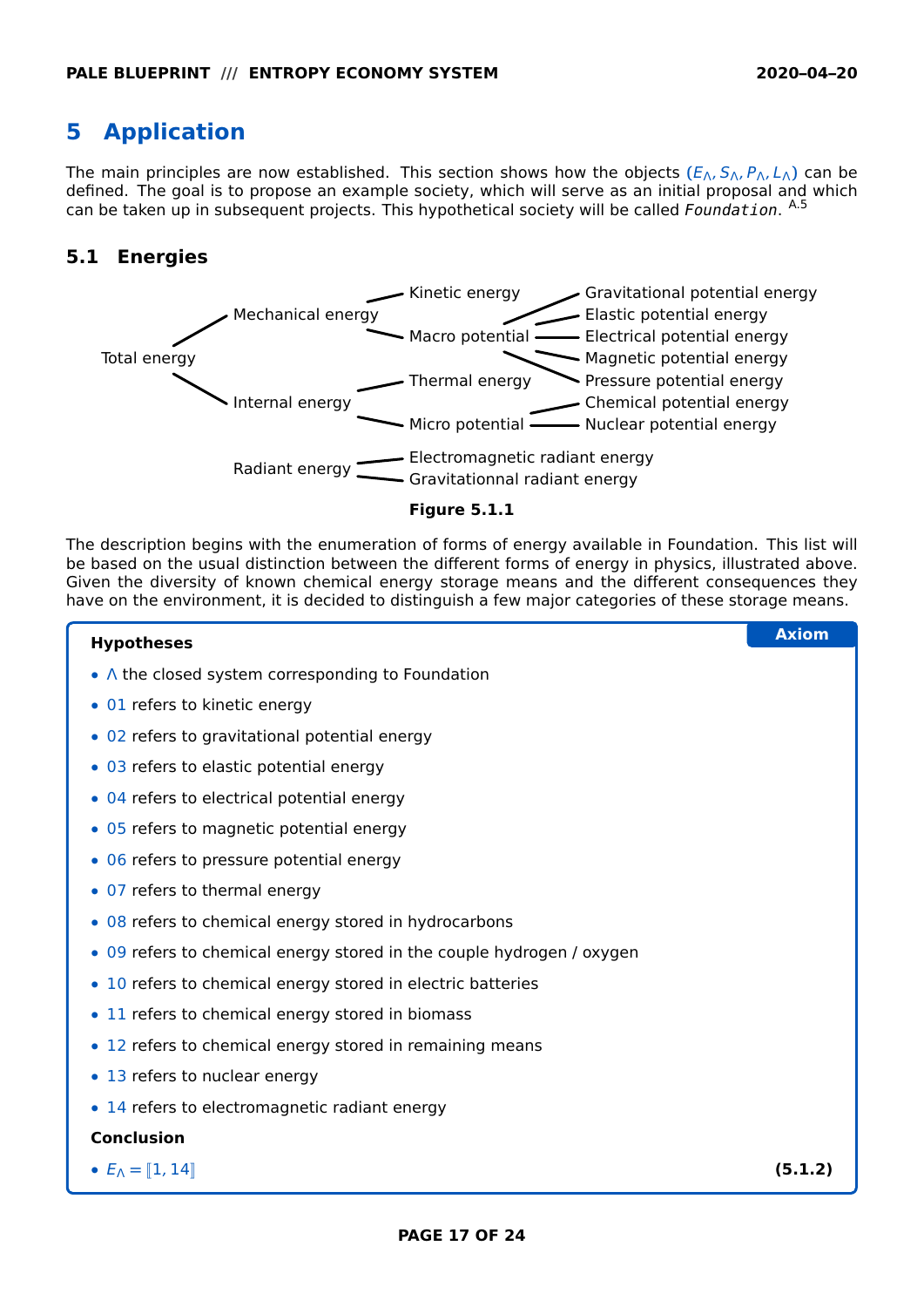#### <span id="page-17-0"></span>**5.2 Systems**

The next step is to define  $S_{\Lambda}$  the distinct subsystems of Foundation. This must be done while anticipating  $\Omega$ , the vital ones (in order to facilitate the enunciation of laws). It is proposed here that Foundation must guarantee the following vital functions for its citizens: access to food, to medical care, to education, security, justice, political life, maintenance of public infrastructure, waste management and research for scientific progress. It is then reasonable to single out 9 systems in  $\Omega$  intended to meet the 9 basic needs proposed.

Then it is possible to define the remaining components of society in order to complete Λ. It is chosen to single out the human beings, their homes, the private companies, the vehicles, the generator units, and energy distribution infrastructure.

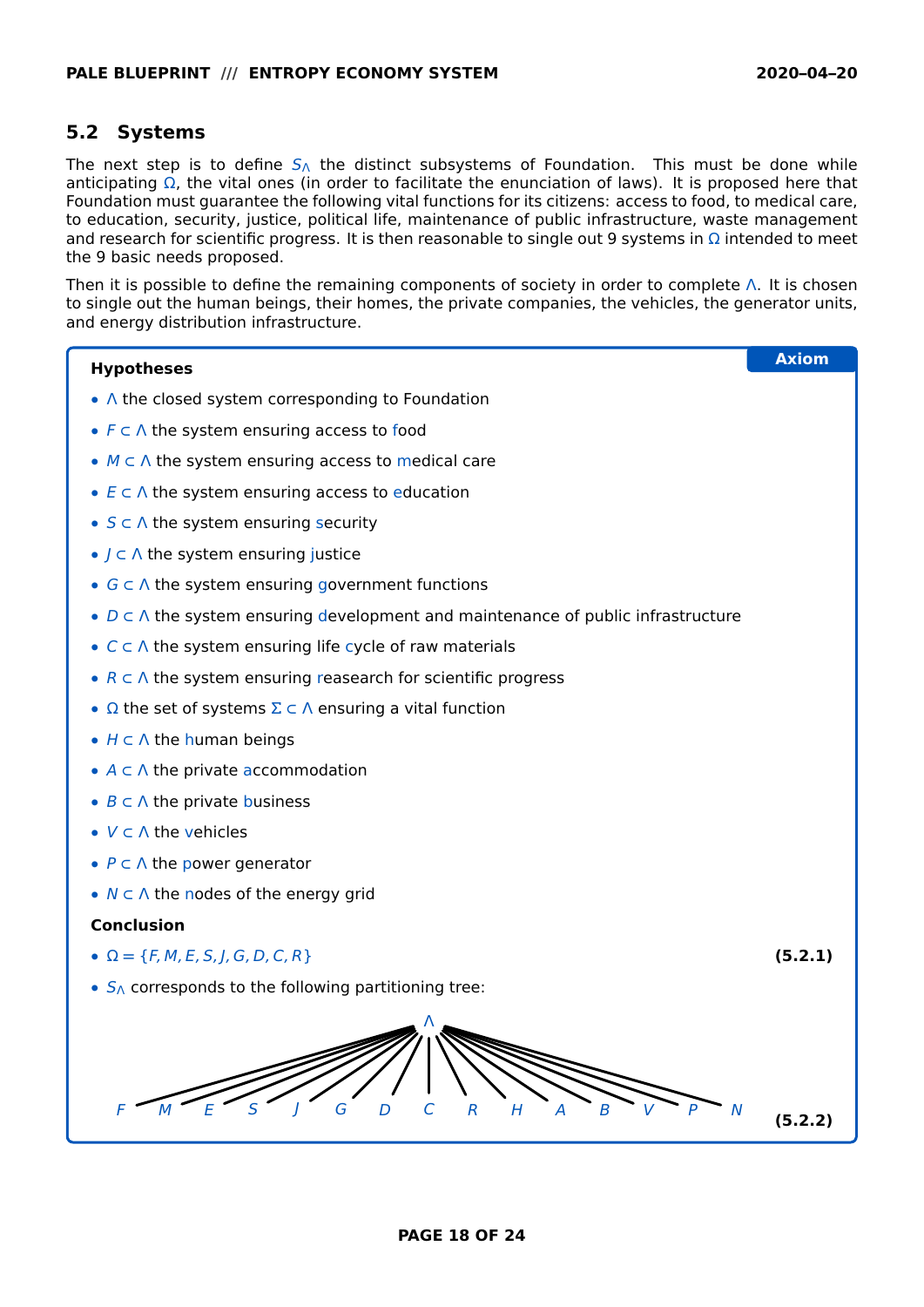The 15 subsystems of Λ as described by **[\(5.2.](#page-17-0)2)** could have been partitioned again. But no need to go further for the moment. They will contain only atomic systems:

> $H = \{ h \mid h$  is a human $\}$  $A = \{ \alpha \mid \alpha \text{ is } \text{accommodation} \}$  $B = \{ b \mid b \text{ is a business} \}$  $V = \{ v \mid v \text{ is a vehicle} \}$  $P = \{ p | p$  is a generator unit}  $N = \{ n | n$  is an energy grid node }  $F = \{ f | f$  is an agrifood production center  $M = \{m \mid m$  is an hospital  $\}$  $E = \{ e \mid e \text{ is a school} \}$  $S = \{ s \mid s \text{ is a police or fire station} \}$  $J = \{ j \mid j \text{ is a counthouse} \}$  $G = \{ g | g$  is a government establishment }  $D = \{ d | d \}$  a civil engineering center  $C = \{ c \mid c \text{ a center of treatment of raw materials} \}$  $R = \{ r \mid r \text{ a research center} \}$

#### <span id="page-18-0"></span>**5.3 Pointers**

For the vast majority of citizens, it would be inconvenient to store their capital in the form of real energy reserves at home. It would also be catastrophic from an efficiency point of view because too many unnecessary displacements of energy would be occasioned. This possession must therefore be dematerialized. The energy of a citizen would mainly remain in the energy grid N (where it can be transferred more efficiently) as long as he does not ask to recover it. The pointers  $P_{\Lambda}$  which already associate a location and a possessor with each amount of energy allow to formalize this.



**Figure [5.3.](#page-18-0)1**

Given that a pointer refers to an amount of energy stored at a specific location, it does not have the same value anywhere in space. Indeed, it is necessary to subtract from the quantity of energy the losses linked to its transfer. Hence the interest of an algorithm (mentioned in the subsection [4.5\)](#page-15-2) allowing optimal exchanges of pointers, (in the case where two citizens would exchange place of life for example).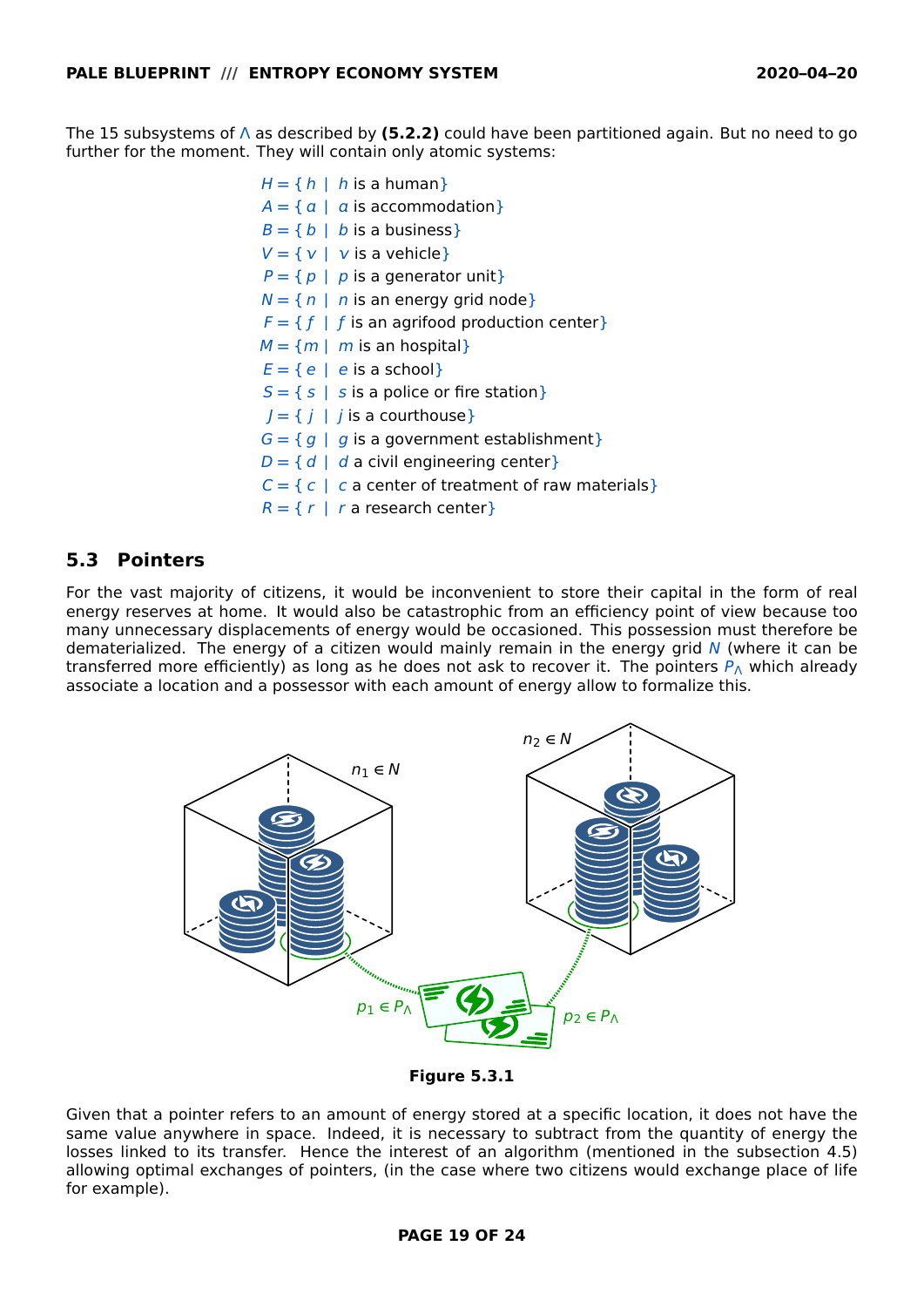Storing energy has an energy cost. It is not possible to offer unregulated storage capacity to citizens. It will therefore be necessary to establish storage fees. This aspect will be deepened in the next subsection with the equation **[\(5.4.](#page-20-0)1)**.

With this dematerialization there are now several ways to evaluate the amount of energy associated with an entity. The following equations allow to specify the owner, the place of storage and the form of the energy.

| <b>Hypotheses</b>                                                                                                                                               | <b>Example</b> |
|-----------------------------------------------------------------------------------------------------------------------------------------------------------------|----------------|
| $\bullet$ $\wedge$ the closed system corresponding to Foundation                                                                                                |                |
| • $E_{\Lambda}$ the energies as defined with (5.1.2)                                                                                                            |                |
| • $P_{\Lambda}$ the pointers of Foundation                                                                                                                      |                |
| • $i \in E_{\Lambda}$ a form of energy                                                                                                                          |                |
| • $\delta_{\alpha}^{\beta} = \begin{cases} 1 & \text{if } \alpha = \beta \\ 0 & \text{if } \alpha \neq \beta \end{cases}$                                       |                |
| <b>Proposals</b>                                                                                                                                                |                |
| • $F_{\sigma_1}^{i, \sigma_2} = \sum_{\{E, j, \lambda_1, \lambda_2\} \in P_{\Lambda}} \delta_j^i \delta_{\lambda_1}^{\sigma_1} \delta_{\lambda_2}^{\sigma_2} E$ | (5.3.1)        |
| • $F_{\sigma_1}^i = \sum_{\sigma_2 \in \Lambda} F_{\sigma_1}^{i, \sigma_2}$                                                                                     | (5.3.2)        |
| • $F^{i, \sigma_2} = \sum_{\sigma_1 \in \Lambda} F^{i, \sigma_2}_{\sigma_1}$                                                                                    | (5.3.3)        |
| • $F_{\sigma_1}^{\sigma_2} = \sum_{i \in E_1} F_{\sigma_1}^{i, \sigma_2}$                                                                                       | (5.3.4)        |
| • $F_{\sigma_1} = \sum_{\sigma_2 \in \Lambda} \sum_{i \in E_{\Lambda}} F_{\sigma_1}^{i, \sigma_2}$                                                              | (5.3.5)        |
| • $F^{\sigma_2} = \sum_{\sigma_1 \in \Lambda} \sum_{i \in F_{\Lambda}} F_{\sigma_1}^{i, \sigma_2}$                                                              | (5.3.6)        |
| • $\Delta F^{i,\sigma} = W^{i,\overline{\sigma}\rightarrow\sigma}$                                                                                              | (5.3.7)        |

Take-home message:

- **[\(5.3.](#page-18-0)1)** gives the amount of energy of form *i* in the system  $\sigma_1$  possessed by  $\sigma_2$ .
- **• [\(5.3.](#page-18-0)2)** gives the amount of energy of form *i* in the system  $\sigma_1$ .
- **[\(5.3.](#page-18-0)3)** gives the amount of energy of form *i* possessed by  $\sigma_2$ .
- **[\(5.3.](#page-18-0)4)** gives the amount of energy in the system  $\sigma_1$  possessed by  $\sigma_2$ .
- **[\(5.3.](#page-18-0)5)** gives the amount of energy in the system  $σ_1$ .
- **• [\(5.3.](#page-18-0)6)** gives the amount of energy possessed by  $\sigma_2$ .
- **• [\(5.3.](#page-18-0)7)** implies that there is no loss in a change of owner.

It would be appreciated if the citizens did not have to worry about the forms of energies which are stored for them, nor of the place where they are located. The capital of a citizen will therefore be evaluated with the method **[\(5.3.](#page-18-0)6)**. The possibility of this simplification should be based on an average effect and will not concern the rest of the society (more focused on production and use of resources).

#### **PAGE 20 OF 24**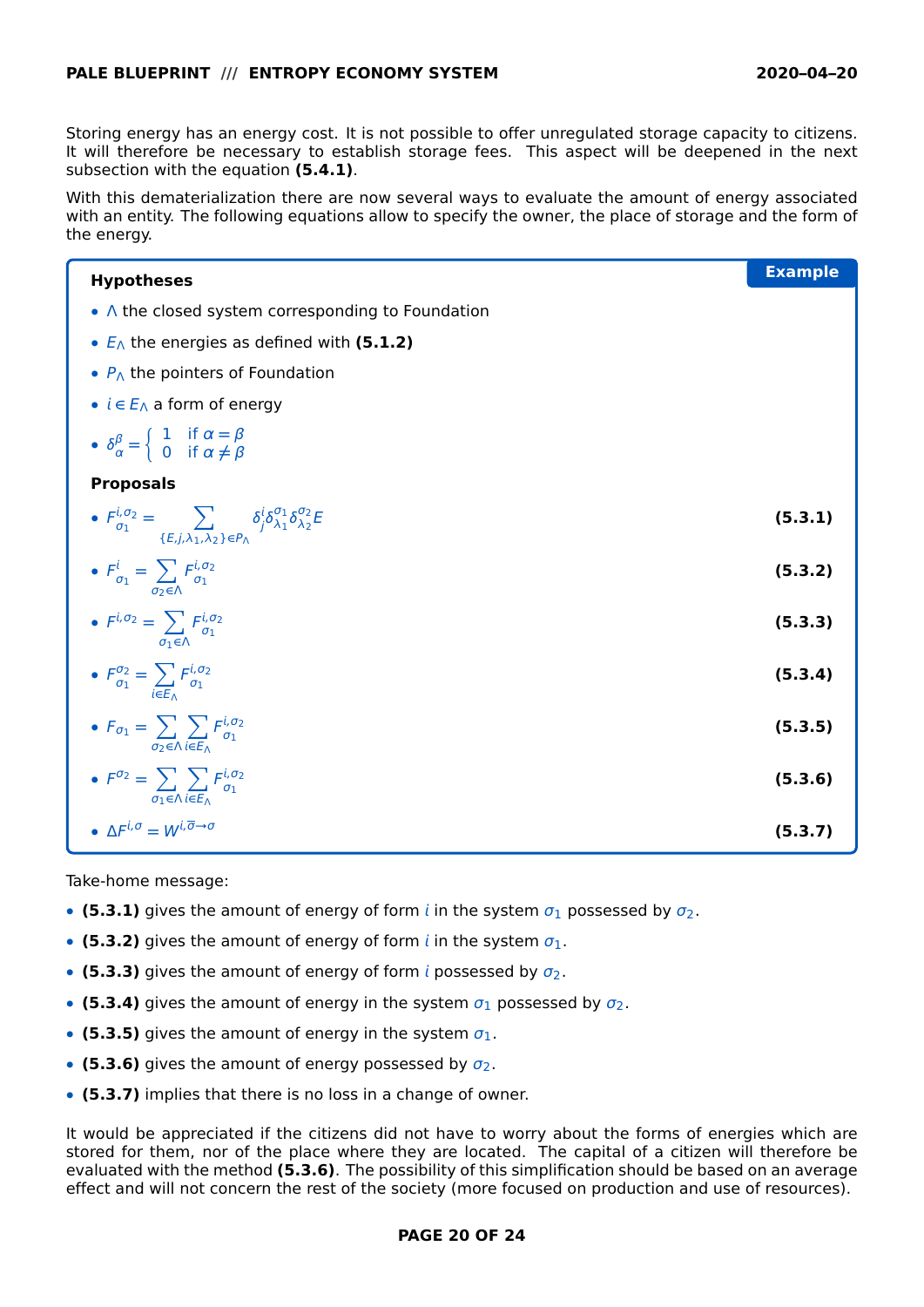#### <span id="page-20-0"></span>**5.4 Laws**

Here are defined some laws of Foundation. The list is not exhaustive and may of course be supplemented in the future. Some major guidelines are set, such as the establishment of a universal basic income and some constants and functions remain to be defined.

| <b>Hypotheses</b>                                                                                                                                                | <b>Example</b> |
|------------------------------------------------------------------------------------------------------------------------------------------------------------------|----------------|
| $\bullet$ $\wedge$ the closed system corresponding to Foundation                                                                                                 |                |
| • $E_{\Lambda}$ as defined with (5.1.2)                                                                                                                          |                |
| • $\Omega$ as defined with (5.2.1)                                                                                                                               |                |
| • $S_{\Lambda}$ as defined with (5.2.2)                                                                                                                          |                |
| • $\delta_{\alpha}^{\beta} = \begin{cases} 1 & \text{if } \alpha = \beta \\ 0 & \text{if } \alpha \neq \beta \end{cases}$                                        |                |
| • $F_N^h = \sum_{n=1}^n F_n^h$ the amount of energy in N possessed by h (J)                                                                                      |                |
| • $C_{\text{UBI}} \in \mathsf{R}_+^*$ the universal basic income (W)                                                                                             |                |
| • $C_{\text{FEES}} \in \mathbb{R}_+^*$ energy storage costs, per joule (W/J)                                                                                     |                |
| • $\forall \Sigma \in \Omega$                                                                                                                                    |                |
| $\circ$ $C_{\Sigma} \in R_{+}^{*}$ the power required by a center of $\Sigma$ per associated citizen (W)                                                         |                |
| $\circ \forall \omega \in \Sigma$ $A(\omega) \subset H$ the citizens associated with the center $\omega$ (by geographic criteria)                                |                |
| <b>Proposals</b>                                                                                                                                                 |                |
| • $\forall h \in H$ $\dot{W}^{N \rightarrow h} = C_{UBI} - F_N^h C_{FEES}$                                                                                       | (5.4.1)        |
| • $\forall \Sigma \in \Omega$ $\forall \omega \in \Sigma$ $\dot{W}_{N \rightarrow \omega} = C_{\Sigma}  A(\omega) $                                              | (5.4.2)        |
| • $\dot{W}_{P\rightarrow N} = \sum_{\lambda \neq \Lambda} \frac{W_{N\rightarrow \lambda}}{\eta_{N\rightarrow \lambda}} + \sum_{h\in H} \dot{W}^{N\rightarrow h}$ | (5.4.3)        |
| • $\dot{W}^8_{\overline{\Lambda} \rightarrow \Lambda} = 0$                                                                                                       | (5.4.4)        |
| • $L_0 \equiv (5.4.1) \wedge (5.4.2) \wedge (5.4.3) \wedge (5.4.4)$                                                                                              | (5.4.5)        |

Take-home message:

- **• [\(5.4.](#page-20-0)1)** guarantees a UBI for each citizen and defines the storage conditions.
- **• [\(5.4.](#page-20-0)2)** guarantees an adequate supply of energy for essential services.
- **• [\(5.4.](#page-20-0)3)** includes distribution-related losses in the calculation of the power required by the society.
- **• [\(5.4.](#page-20-0)4)** prohibits the use of fossil fuels as primary sources.

#### <span id="page-20-1"></span>**5.5 About matter**

The system  $∧$  is considered closed since its introduction. This does not prevent the exchange of matter inside, between the atomic systems. Nothing special in this regard. Suppliers like  $C$  make available raw materials exchangeable for energy, or pointers.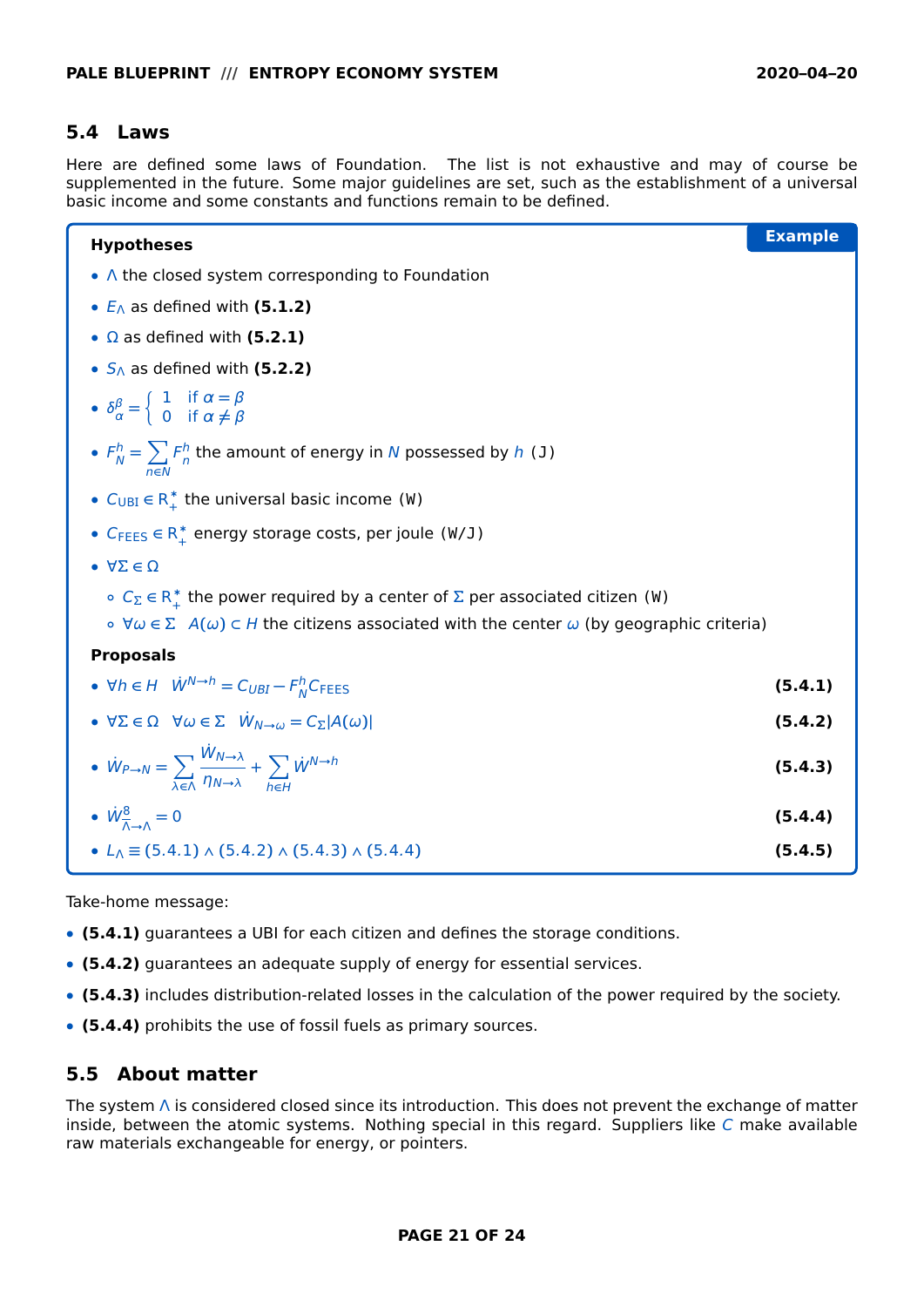# <span id="page-21-0"></span>**6 Interest**

The project is now presented, at least in its major aspects. However, the question of its relevance has not yet been addressed. This section presents the motivation behind the development of Entropy Economy System and the benefits that are expected from it.

#### <span id="page-21-1"></span>**6.1 Simplify, disambiguate, condense**

What is stated with an equation is much less subject to misinterpretation. Entropy Economy System proposes the elementary bricks from which to build these equations. It allows a more global vision of the construction of a society and a faster access to its key elements.

#### <span id="page-21-2"></span>**6.2 Standardize, generalize, unify**

The language of physics is powerful and shared all over the world. The project extends this existing tool to the description of human societies. Rigor of reasoning and valid elementary principles make it possible to co-develop a project as complex as the structuring of a society.

#### <span id="page-21-3"></span>**6.3 Simulate, compare, study**

The ability to translate mathematically a wide variety of economic, political and social orientations is an essential aspect of the project. Standardizing the description tools allows the simulation and comparison of different configurations. The most relevant models can then be highlighted.

#### <span id="page-21-4"></span>**6.4 Rationalize, protect, conciliate**

This point is the most important. Nothing known at our scale escapes the laws that govern the universe and that physics is trying to model. This new formalism may simplify the description of a society, but it is above all a means of understanding what is possible and what is not. Try to build economic laws that do not care about their physical implications and nature will remind you that your model is not consistent. Instead of witnessing the failure of what could seem economically viable, it would be better to take into account as soon as possible these main principles that rule our world.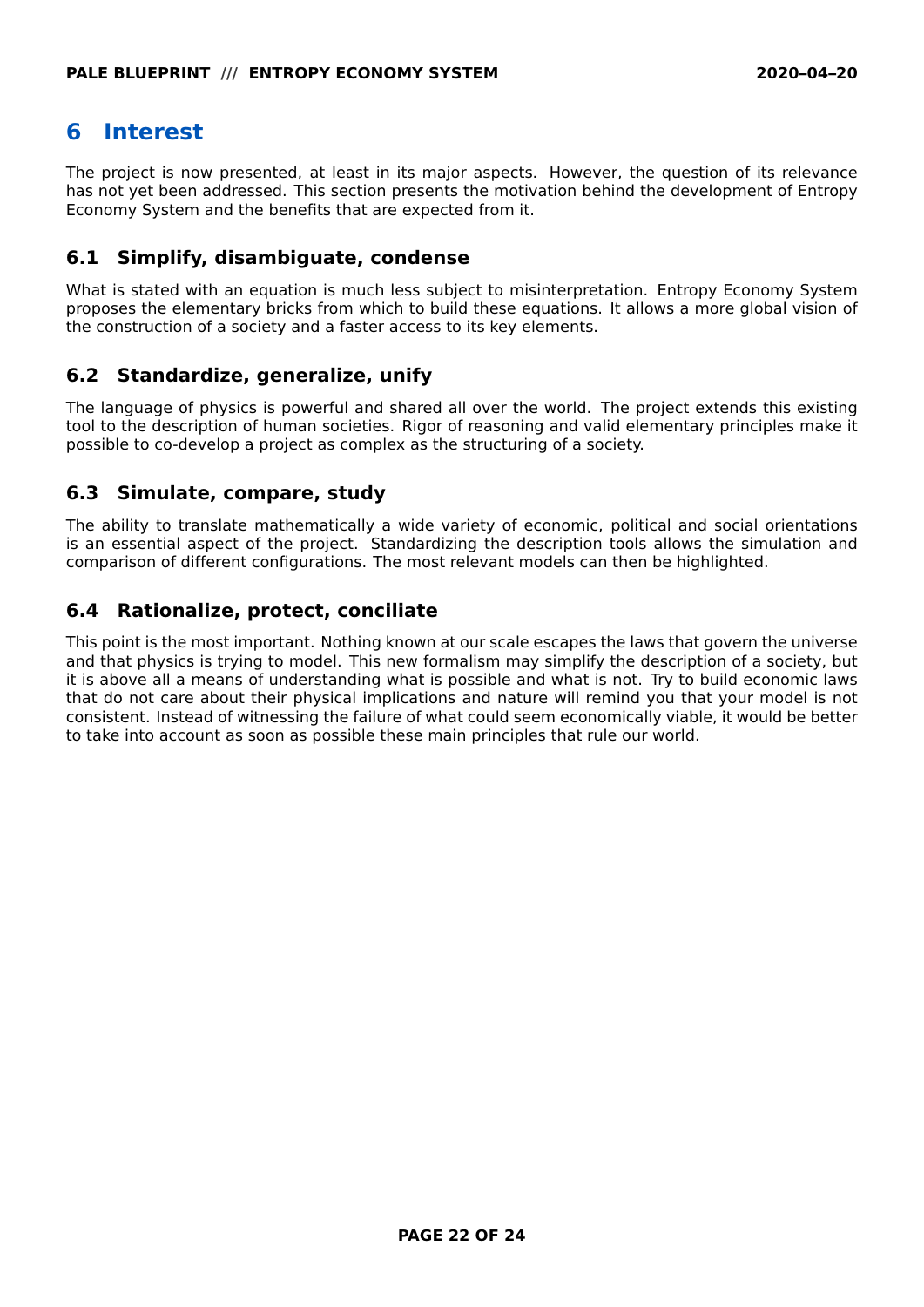# <span id="page-22-0"></span>**A Notes**

#### <span id="page-22-1"></span>**A.1 System properties**

The definition of an atomic system  $\sigma$  implies the definition of the following properties:

- Its location  $\sigma_L \in \mathbb{R}^n$  with *n* the dimension of space.
- Its storage capacity  $\sigma_E(i) \in \mathbb{R}_+$  for a form of energy  $i \in E_\wedge$ . <sup>[3.1](#page-9-1)</sup>

It is possible to generalize these properties to a non-atomic system  $\Sigma$ . For example:

- $\Sigma_L = \sum$ σ**∈**  $w\sigma$ <sub>L</sub> with  $w \in [0, 1]$  a weighting coefficient such as  $\frac{\sigma_E(i)}{\sum_i f(i)}$ E**()** with **∈** E<sup>Λ</sup>
- $\Sigma_E(i) = \sum$ σ**∈** σE**()**

#### <span id="page-22-2"></span>**A.2 Helmholtz free energy in a sustainable system**

What is implicitly expected from a "sustainable" system  $\Sigma$  is its ability, at any time, to produce work. If  $F_{\Sigma}$  is allowed to decrease, it can happen that  $F_{\Sigma} = 0$ , which prevents any work from being produced. To prevent this, we simply declare that  $F_{\Sigma}$  must be constant (or increasing, but that is not the problem).

#### <span id="page-22-3"></span>**A.3 Surroundings temperature**

Originally the hypothesis  $dT_{\overline{\Lambda}} = 0$  was a way to simplify the equation **[\(2.1.](#page-5-1)1)**. But this does not preclude finding a physical explanation. It is indeed unlikely that a society will one day settle in a region of space where the global temperature experiences dramatic variations. And then, if  $d\tau_{\overline{n}} = 0$ allows a good modeling of the society over a short period of time such as a few minutes, nothing prevents from reconsidering everything with a different temperature  $\overline{\tau_{\overline{\Lambda}}}$  a few hours or days later.

The surroundings temperature  $\overline{I_{\overline{\lambda}}}$  of a component  $\lambda \in \Lambda$  is voluntarily assimilated to the surroundings temperature  $\tau_{\overline{\Lambda}}$  of the society. This is actually due to the way the system  $\Lambda$  is defined. It is possible to illustrate this choice with the drawing below.



**Figure [A.3.](#page-22-3)1**

The red contours correspond to the surfaces of  $\wedge$ . Considering  $\lambda$  the bus, it comes naturally  $\mathcal{T}_{\overline\lambda}=\mathcal{T}_{\overline\Lambda}.$ 

#### <span id="page-22-4"></span>**A.4 Systems and singletons**

It is possible to confuse  $\sigma$  and  $\{\sigma\}$ . An atomic system is a system. Not the opposite.

### <span id="page-22-5"></span>**A.5 Foundation**

The section [5](#page-16-0) that defines some aspects of Foundation is proposed as an example of application only. Foundation is not presented as a preferable model to another to date. Its configuration will first be studied and improved by the Bulk. Then, at this time, it will be offered as a tested model. And only from this moment, the economic, social and political models of Foundation would be recommended by the Pale Blueprint project.